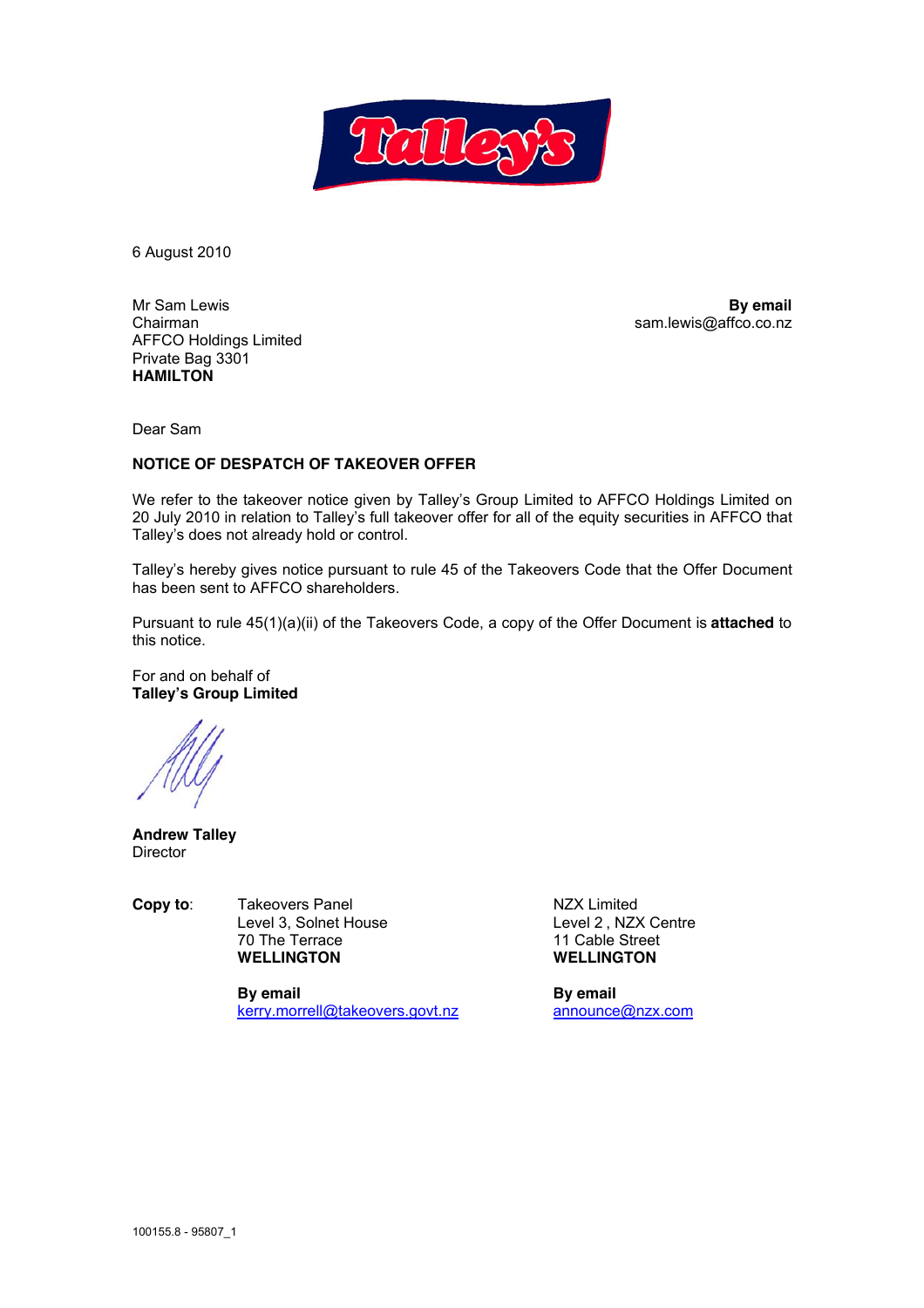# TALLEY'S GROUP LIMITED

# FULL CASH OFFER FOR AFFCO HOLDINGS LIMITED

# 37 CENTS PER SHARE

#### IMPORTANT

If you are in doubt as to any aspect of this offer, you should consult your financial or legal adviser.

If you have sold all your shares in AFFCO Holdings Limited to which this offer applies, you should immediately hand this offer document and the accompanying acceptance form to the purchaser or the agent (e.g. the broker) through whom the sale was made, to be passed to the purchaser.

AFFCO Holdings Limited's target company statement, together with an independent adviser's report on the merits of this offer either accompanies this offer or will be sent to you within 14 days and should be read in conjunction with this offer.

#### THIS IS AN IMPORTANT DOCUMENT AND REQUIRES YOUR IMMEDIATE ATTENTION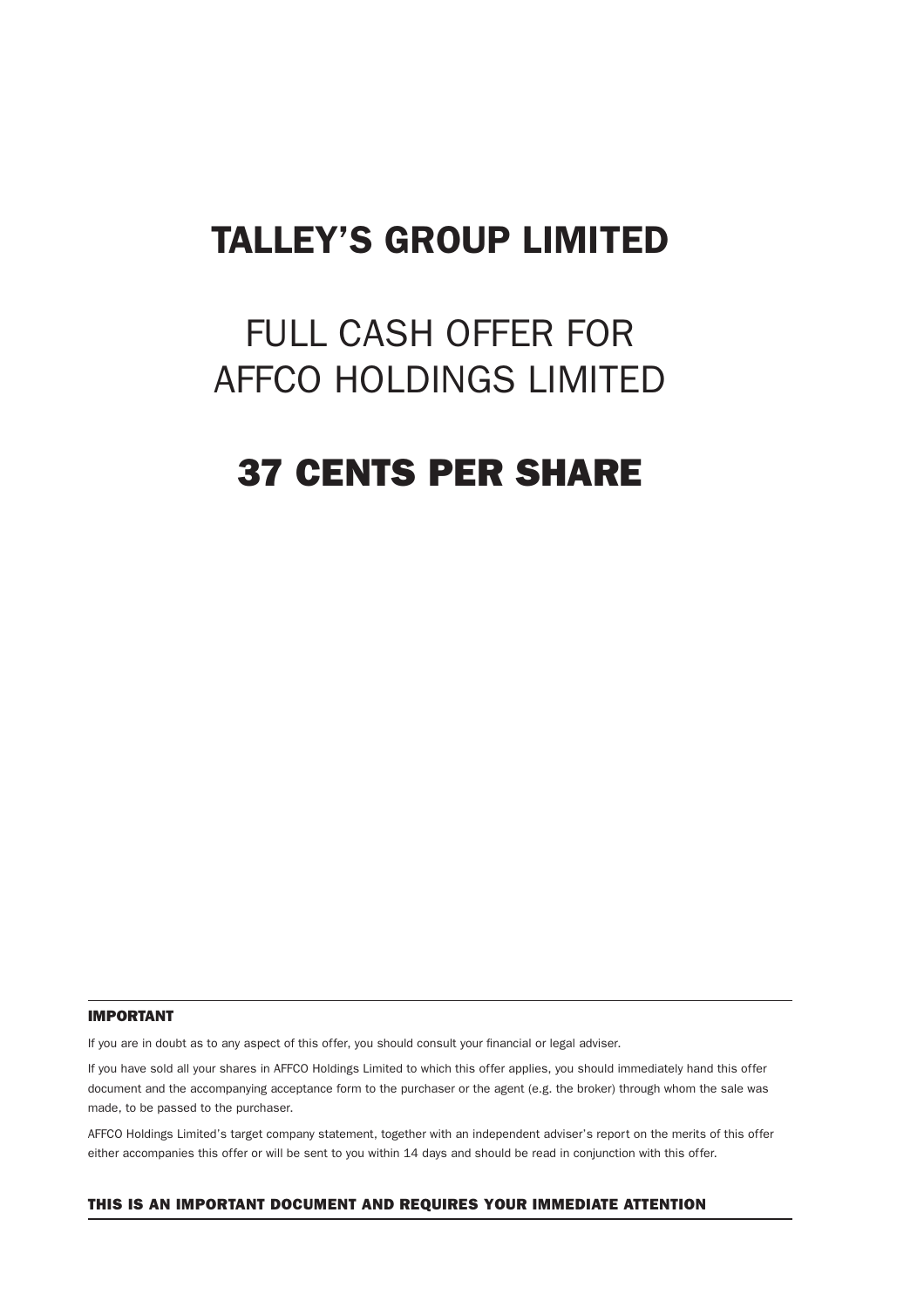# SUMMARY OF THIS OFFER

Talley's Group Limited ("Talley's", "we" or "us") is offering to acquire all your ordinary shares in AFFCO Holdings Limited ("AFFCO"). The key terms of our offer are:

| <b>Offer price for</b><br><b>AFFCO shares</b> | 37 cents per share in cash.                                                                      |  |  |  |
|-----------------------------------------------|--------------------------------------------------------------------------------------------------|--|--|--|
| <b>Payment Date</b>                           | If you accept this offer you will be paid no later than seven days<br>after the later of:        |  |  |  |
|                                               | the date on which your acceptance is received by us; or<br>$\bullet$                             |  |  |  |
|                                               | the date on which our offer becomes unconditional; or                                            |  |  |  |
|                                               | 6 September 2010.<br>٠                                                                           |  |  |  |
| <b>Brokerage Costs</b>                        | You will not pay any brokerage costs if you accept our offer.                                    |  |  |  |
| <b>Conditions</b>                             | This offer is conditional.                                                                       |  |  |  |
|                                               | The main conditions are that:                                                                    |  |  |  |
|                                               | there is no material adverse change at AFFCO; and<br>$\bullet$                                   |  |  |  |
|                                               | AFFCO's business must continue to be carried on in the<br>ordinary course.                       |  |  |  |
|                                               | Importantly, the offer is <b>not</b> conditional on a minimum level of<br>acceptances.           |  |  |  |
| <b>Closing Date</b>                           | This offer closes on 6 September 2010, unless extended in<br>accordance with the Takeovers Code. |  |  |  |

THIS IS A SUMMARY ONLY OF THIS OFFER. DETAILED TERMS AND CONDITIONS OF THIS OFFER ARE SET OUT ON THE FOLLOWING PAGES OF THIS DOCUMENT. YOU SHOULD READ THESE CAREFULLY.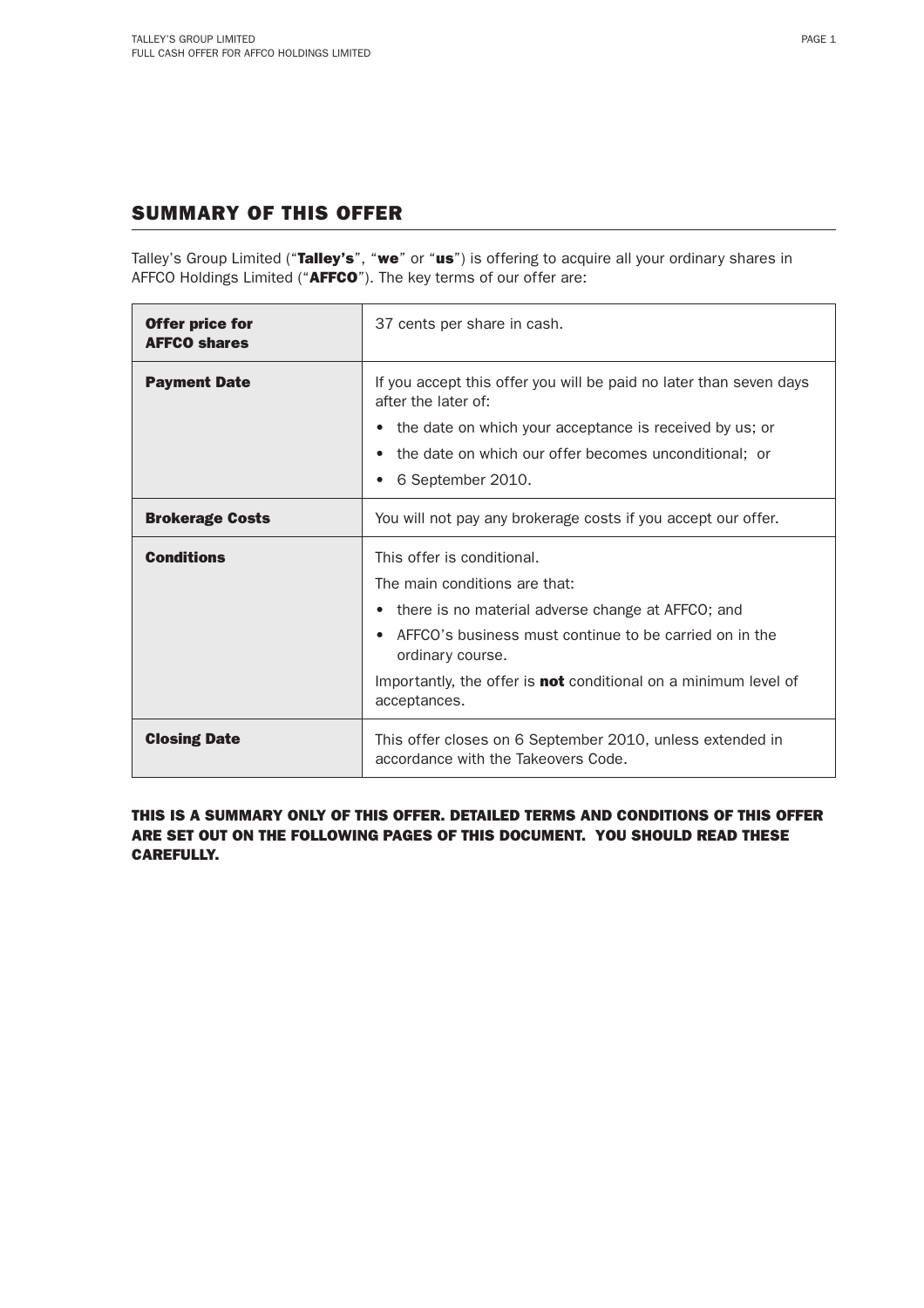# IMPORTANT CONTACTS

This is an important document and requires your urgent attention.

If you have any questions about this offer you should contact the share registrar for the offer:

## Computershare Investor Services Limited

Level 2 159 Hurstmere Road Takapuna Private Bag 92119 Auckland, New Zealand

Telephone: +64 9 488 8777 Facsimile: +64 9 488 8787

Alternatively, you may also contact your financial or legal adviser.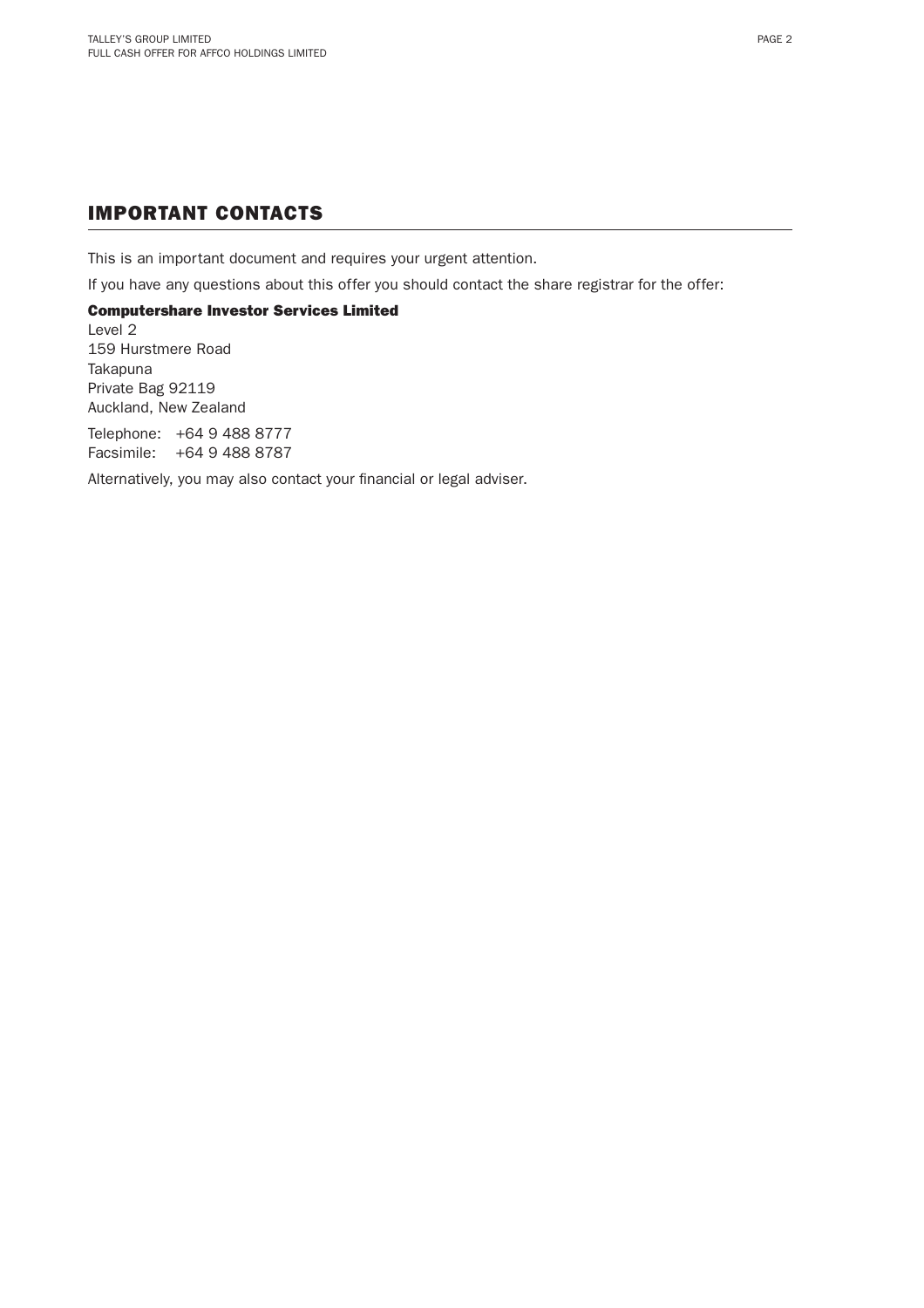# HOW TO ACCEPT THIS OFFER

| <b>Closing Date</b>                                                    | This offer closes on 6 September 2010 (unless extended in<br>accordance with the Takeovers Code).<br>If you wish to <b>ACCEPT</b> this offer, you must ensure that your<br>acceptance is sent AS SOON AS POSSIBLE, but in any event so<br>that it is received by Talley's on or before the closing date.                                                                                                                           |  |  |
|------------------------------------------------------------------------|------------------------------------------------------------------------------------------------------------------------------------------------------------------------------------------------------------------------------------------------------------------------------------------------------------------------------------------------------------------------------------------------------------------------------------|--|--|
| <b>How to ACCEPT</b>                                                   | Complete the enclosed Acceptance and Transfer Form in<br>accordance with the instructions set out on that form.<br>Fax, hand deliver or post the form to:<br><b>Talley's Group Limited</b><br>c/- Computershare Investor Services Limited<br>Level 2, 159 Hurstmere Road<br>Takapuna<br>Private Bag 92119<br>Auckland, New Zealand<br>Telephone: +64 9 488 8777<br>Facsimile: +64 9 488 8787<br>A reply-paid envelope is enclosed. |  |  |
| If you have sold all your<br><b>AFFCO shares</b>                       | Please hand or send this offer document and all enclosures<br>(including the Acceptance and Transfer Form) immediately to:<br>the purchaser or purchasers of your shares; or<br>the broker through whom you made the sale requesting that<br>this offer document and all enclosures be forwarded to the<br>new AFFCO shareholder.                                                                                                  |  |  |
| If you have lost your<br><b>Acceptance and</b><br><b>Transfer Form</b> | Please contact Computershare Investor Services Limited on<br>09 488 8777. Computershare Investor Services Limited will<br>provide you with a new Acceptance and Transfer Form.                                                                                                                                                                                                                                                     |  |  |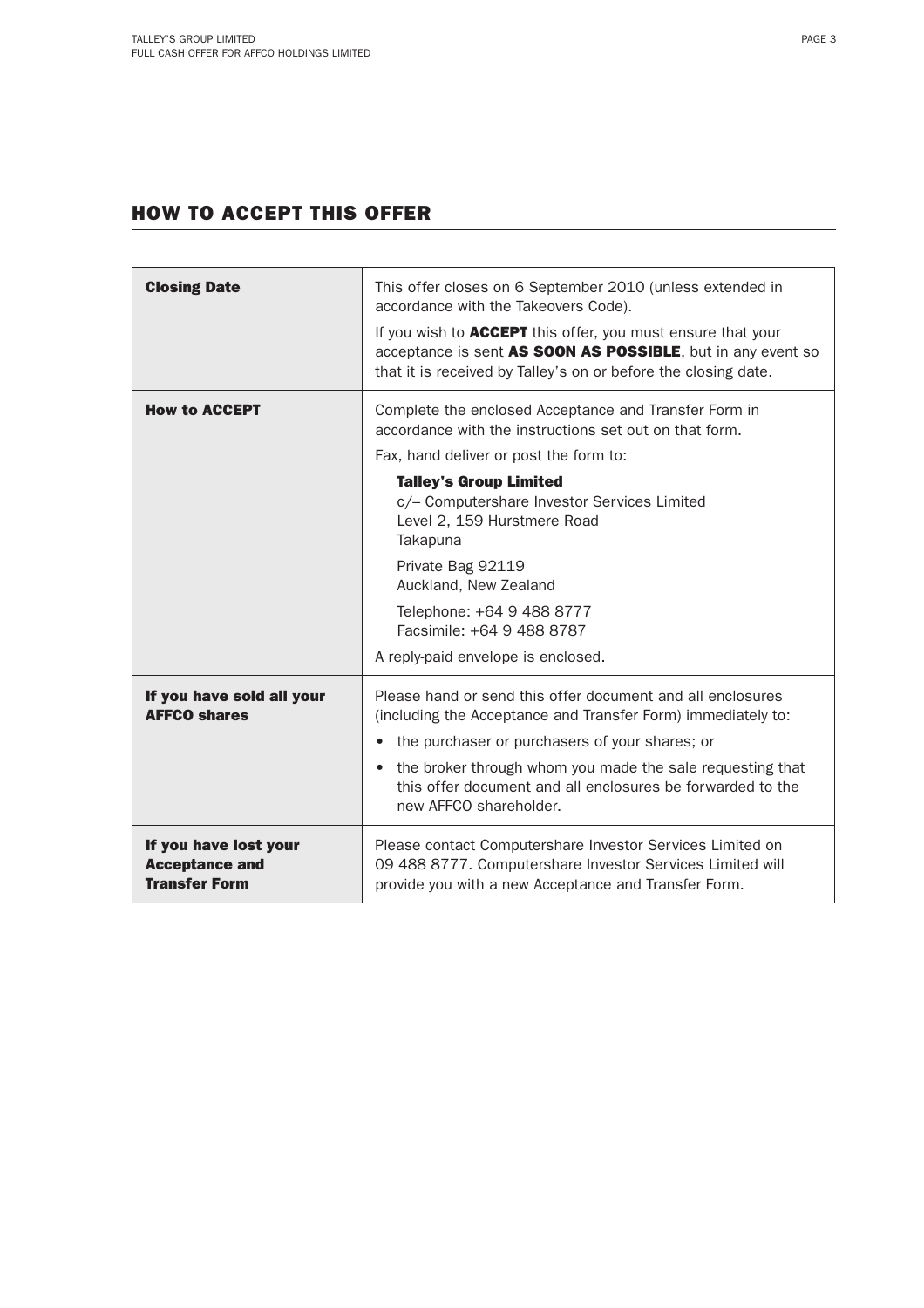Talley's Group Limited ("Talley's") offers to purchase, on the terms and conditions set out in this Offer Document, all of AFFCO Holdings Limited's ("AFFCO") fully-paid ordinary shares that Talley's does not own ("AFFCO Shares") as at the date of this Offer Document ("Offer").

## 1. THIS OFFER

- 1.1 Talley's offers to acquire the AFFCO Shares, including all rights, benefits, and entitlements attached thereto on, after, or by reference to,  $11$  June 2010 ("**Effective Date**").
- 1.2 This Offer will remain open for acceptance until 6 September 2010 or such later date (if any) as Talley's may determine to extend it in accordance with the Takeovers Code ("Closing Date").
- 1.3 This Offer is dated 6 August 2010.

## 2. PRICE

- 2.1 The price offered by Talley's for each AFFCO Share is 37 cents in cash, subject to any adjustment in accordance with paragraph 5.1 or paragraph 5.4 below.
- 2.2 If this Offer becomes unconditional, Talley's will pay the price set out in paragraph 2.1 above to each AFFCO Shareholder who accepts this Offer (each, an "Accepting AFFCO Shareholder") no later than seven days after the later of:
	- (a) the date on which that Accepting AFFCO Shareholder's acceptance is received by Talley's; or
	- (b) the date on which this Offer becomes unconditional; or
	- (c) 6 September 2010.
- 2.3 The price payable to each Accepting AFFCO Shareholder will be paid by cheque sent by ordinary mail or paid in cleared funds by electronic transfer (at the election of the Accepting AFFCO Shareholder). Accepting AFFCO Shareholders who elect to receive payment by electronic transfer may be charged fees by their bank or financial institution.
- 2.4 If the price payable to an Accepting AFFCO Shareholder is not sent to that Accepting AFFCO Shareholder within the period specified in paragraph 2.2, that Accepting AFFCO Shareholder may withdraw their acceptance of this Offer by notice in writing to Talley's, but only:
	- (a) after the expiration of seven days' written notice to Talley's of that Accepting AFFCO Shareholder's intention to do so; and
	- (b) if that Accepting AFFCO Shareholder does not receive the price to which they are entitled during the seven day period referred to in paragraph 2.4(a).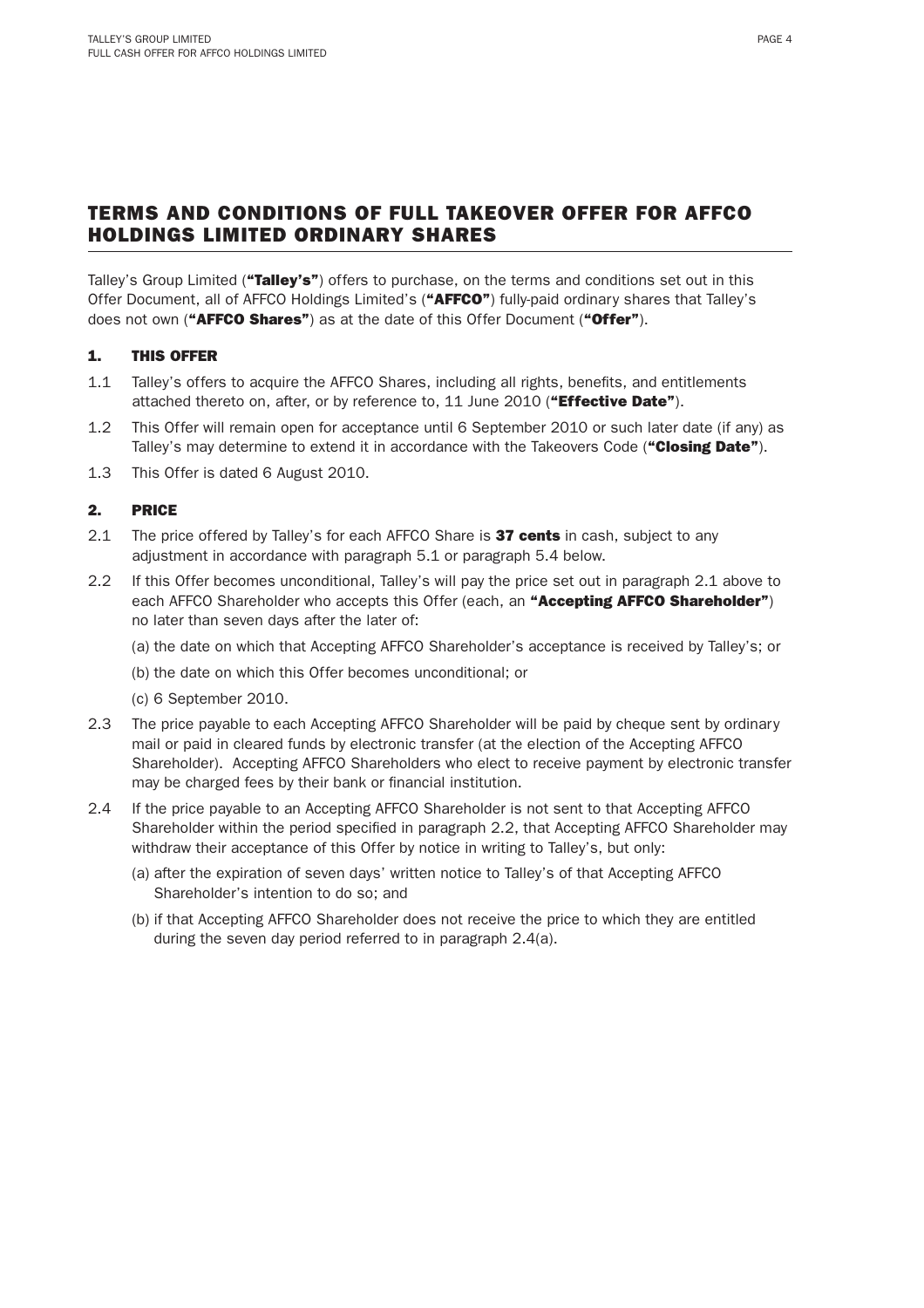### 3. TERMS OF THE OFFER

#### Terms and key dates

- 3.1 Unless this Offer is withdrawn in its entirety with the consent of the Takeovers Panel in accordance with the Takeovers Code and every person is released from every obligation incurred under the terms of this Offer, or unless this Offer lapses in accordance with its terms, this Offer remains open for acceptance until and including the Closing Date.
- 3.2 Under the Takeovers Code, the latest date on which Talley's can declare this Offer unconditional is 14 days after the Closing Date (excluding, for the purposes of this paragraph 3.2, any extension of this Offer under Rule 24B of the Takeovers Code). Consequently:
	- (a) lf this Offer is not extended and the Offer period ends on 6 September 2010, then the latest date under the Takeovers Code by which Talley's can declare this Offer unconditional is 20 September 2010.
	- (b) If this Offer is extended, the latest date by which Talley's can declare this Offer unconditional is the date that is 14 days after the end of the Offer period as extended (excluding any extension of this Offer under Rule 24B of the Takeovers Code). If the Offer period is extended, Talley's will specify in the variation notice the new date by which it must declare this Offer unconditional.
- 3.3 If this Offer is not declared unconditional, or if the conditions to it are not waived by Talley's (to the extent waivable), by the latest date contemplated by paragraph 3.2, this Offer will lapse and Talley's and every Accepting AFFCO Shareholder will be released from their obligations under this Offer (and the contract arising from their acceptance of it).
- 3.4 This Offer is open for acceptance by any person who holds AFFCO Shares, whether acquired before, on or after the date of this Offer, upon production of satisfactory evidence of such person's entitlement to those AFFCO Shares. A holder of AFFCO Shares may accept this Offer in respect of all or any of their AFFCO Shares. Each acceptance must be free of all conditions of acceptance of any nature whatsoever.

#### Transfer of title to AFFCO Shares

3.5 Legal and beneficial title to all AFFCO Shares in respect of which an Accepting AFFCO Shareholder has accepted the Offer will pass to Talley's free of all liens, charges, mortgages, encumbrances and other adverse interests or claims of any nature whatsoever, but together with all rights, benefits and entitlements attaching to them, including, without limitation, the right to all dividends, bonuses and other payments and distributions of any nature attaching to such AFFCO Shares arising on, after, or by reference to, the Effective Date, contemporaneously with the price being sent to the Accepting AFFCO Shareholder pursuant to paragraph 2 of this Offer.

#### Accepting AFFCO Shareholder warranties

- 3.6 By accepting this Offer, each Accepting AFFCO Shareholder represents and warrants to Talley's that:
	- (a) it is the sole legal and beneficial owner of the AFFCO Shares in respect of which it has accepted this Offer, or is the legal owner and has the necessary power, capacity and authority to accept this Offer in respect of such AFFCO Shares;
	- (b) it has full power, capacity and authority to sell and transfer all AFFCO Shares for which the Accepting AFFCO Shareholder has accepted the Offer; and
	- (c) legal and beneficial title to all AFFCO Shares for which the Accepting AFFCO Shareholder has accepted the Offer will pass to Talley's in accordance with paragraph 3.5.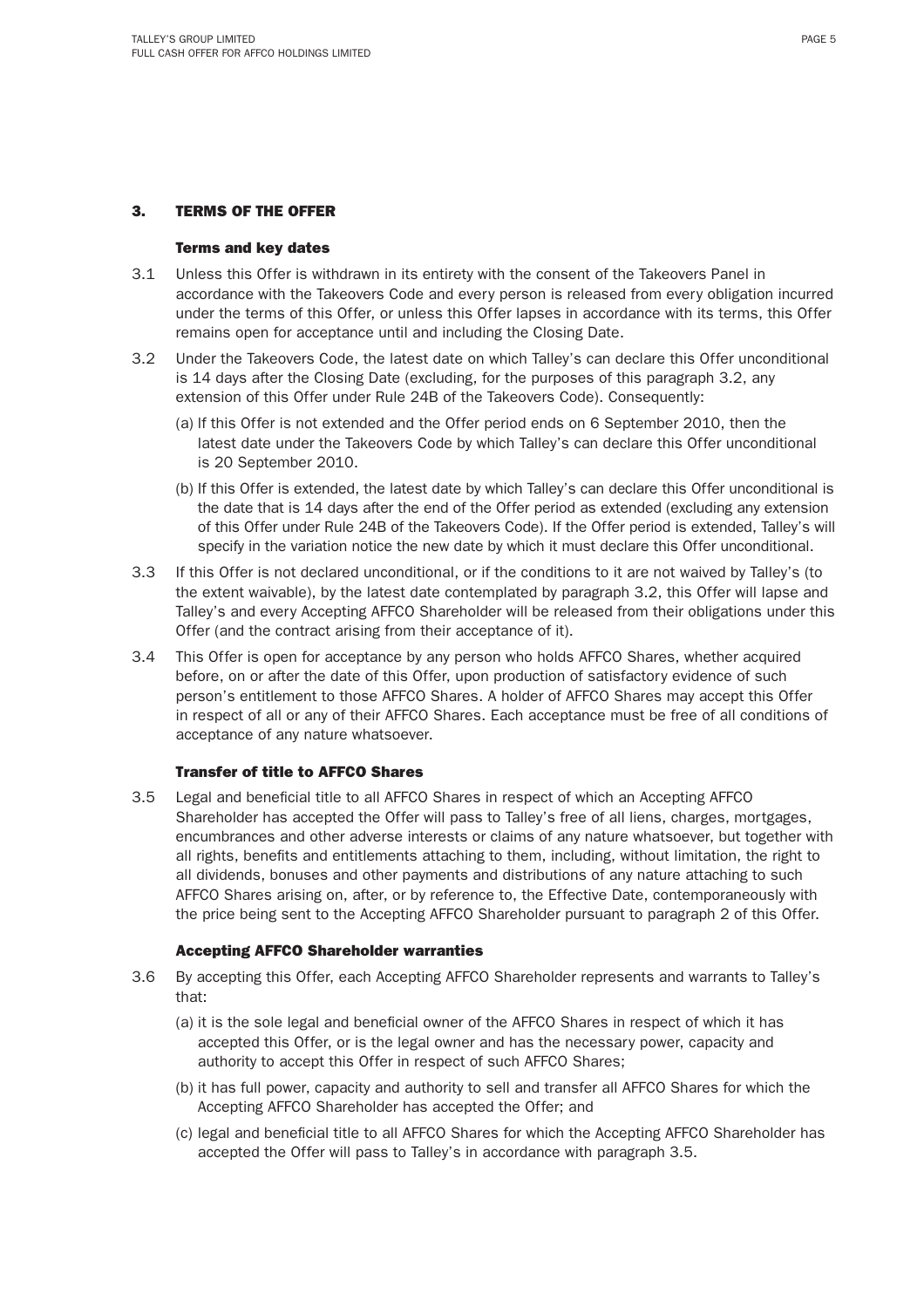#### Accepting AFFCO Shareholder covenants

- 3.7 Each Accepting AFFCO Shareholder:
	- (a) will not, and will not attempt to, directly or indirectly, sell, transfer, or dispose of (or agree to do any of those things), any or all of the AFFCO Shares in respect of which the Accepting AFFCO Shareholder has accepted this Offer (other than for acceptance of this Offer itself);
	- (b) irrevocably authorises Talley's to instruct AFFCO and its share registrar to refuse, during the Offer period, to register any transfer of any or all of the AFFCO Shares in respect of which the Accepting AFFCO Shareholder has accepted this Offer, except for transfers to Talley's pursuant to this Offer; and
	- (c) will pay to Talley's on demand, any cost or expense incurred, or loss or damage suffered, by Talley's in connection with, or as a result of, that Accepting AFFCO Shareholder's failure to comply with paragraph (a).

### 4. CONDITIONS OF THIS OFFER

- 4.1 This Offer, and each contract arising from acceptance of it, are subject to the conditions that, except as otherwise agreed in writing by Talley's, during the period from the Effective Date until the latest date on which Talley's can declare this Offer unconditional (as contemplated by paragraph 3.2):
	- (a) no dividends, bonuses or other payments or distributions (including, without limitation, any share buybacks) of any nature have been or will be declared, paid, or made, upon or in respect of, any of the AFFCO Shares;
	- (b) no further shares, convertible securities, other securities of any nature (including options, rights or interests in any ordinary shares) of AFFCO and any of its subsidiaries (together the "AFFCO Group"), have been or will be by any member of the AFFCO Group issued, agreed to be issued or made the subject of any option or right to subscribe;
	- (c) there has not been and will be no alteration of the rights, benefits, entitlements and restrictions attaching to any of the AFFCO Shares or other securities (if any) of any member of the AFFCO Group;
	- (d) no action, claim, litigation, prosecution, regulatory investigation, regulatory action of any nature or other form of proceedings that, as at the Effective Date, were not publicly notified are publicly notified, commenced or taken:
		- (i) against, or by, any member of the AFFCO Group and that are material to the AFFCO Group, taken as a whole;
		- (ii) against or in respect of Talley's in connection with the Offer;
	- (e) there not having occurred any event, change, circumstance, or condition that has had, or could reasonably be expected to have, a material adverse effect on the business, financial or trading position, assets or liabilities, profitability or prospects of the AFFCO Group, taken as a whole (including without limitation any natural disaster, accident, change of law, regulation, announcement of change in governmental or regulatory policy or act of terrorism);
	- (f) there is no person exercising or purporting to exercise or stating an intention to exercise any rights or failing to give any required waiver or consent under any provision of any agreement or other instrument to which any member of the AFFCO Group is a party, or by or to which any member of the AFFCO Group or any of their assets may be bound or be subject, which results, or could result, to an extent which is material in the context of the AFFCO Group taken as a whole, in: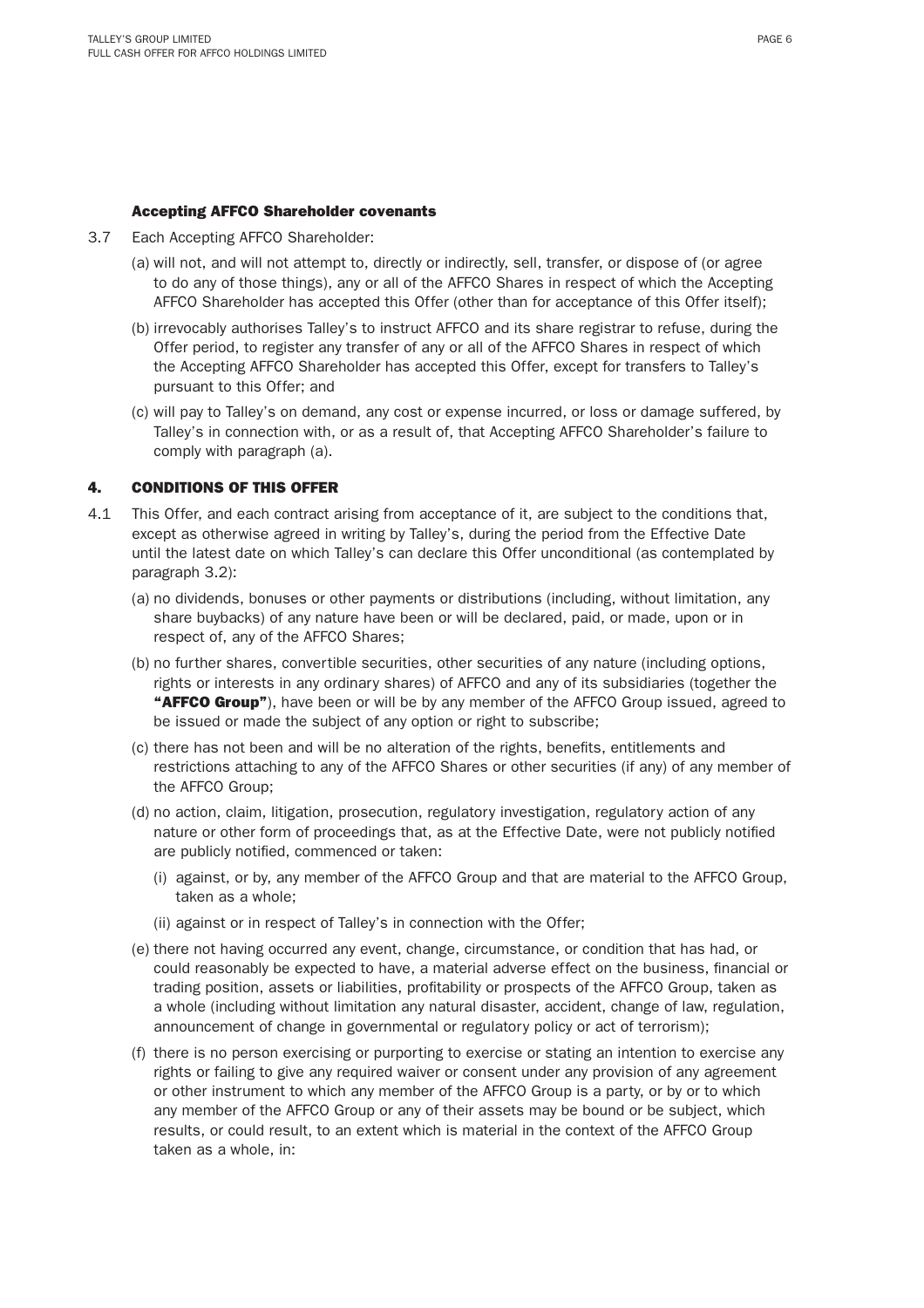- (i) any moneys borrowed by any member of the AFFCO Group becoming repayable or being capable of being declared repayable immediately or earlier than the repayment date stated in such agreement or other instrument;
- (ii) any such agreement or other such instrument being terminated or modified or any action being taken or arising thereunder; or
- (iii) the interest of any member of the AFFCO Group in any firm, joint venture, trust, corporation, partnership, or other entity (or any arrangements relating to such interest) being terminated or modified;
- (g) there is no outbreak or reported potential outbreak of animal disease in New Zealand, of whatever nature, that threatens or is reasonably likely to threaten the export of red meat from New Zealand or causes or is reasonably likely to cause the AFFCO Group taken as a whole to materially reduce its export activities:
- (h) the businesses of the AFFCO Group are carried on in the normal and ordinary course, including without limitation:
	- (i) no unusual or abnormal payments, commitments or liabilities (including contingent liabilities) which are material or could be material to such companies are made or incurred (or agreed to be made or incurred) by any of those companies;
	- (ii) no member of the AFFCO Group disposes of, purchases, transfers, leases, charges, mortgages, grants a lien or other encumbrance over, grants an option or legal or equitable interest in respect of, or otherwise deals with any interest in a material asset, business, operation, real property or subsidiary (or agrees, including agreeing to materially vary any agreement, to do any of these things or makes an announcement in respect of any of them); and
	- (iii) no onerous, long term or material contracts, commitments or arrangements, or any major transactions (as defined in section 129(2) of the Companies Act 1993) are entered into, or materially varied, by any member of the AFFCO Group;
- (i) there is no alteration to the constitution of any member of the AFFCO Group or to any trust deed (or similar document) under which any securities have been, or may in the future be, issued by any member of the AFFCO Group;
- (j) no liquidator, receiver, receiver and manager, statutory manager, voluntary administrator, or similar official is appointed in respect of any member of the AFFCO Group or any or their respective assets;
- (k) no board resolution or shareholders' resolution of any member of the AFFCO Group is passed to do or authorise the doing of any act or matter referred to in any of paragraphs (h) to (j) (inclusive) above.
- 4.2 To the extent required by the Takeovers Code, where any condition requires a determination as to whether a matter is or could reasonably be expected to be material or not, is adverse or not, is onerous or not, is long term or not, is normal or not, is in the ordinary course of business or not, is consistent with past practices or not, or is of a formal or technical (and not substantive) nature or not, before the condition may be invoked, such determination must be made by a suitably qualified expert nominated by Talley's who is independent of, and not an associate of, Talley's (in terms of the Takeovers Code).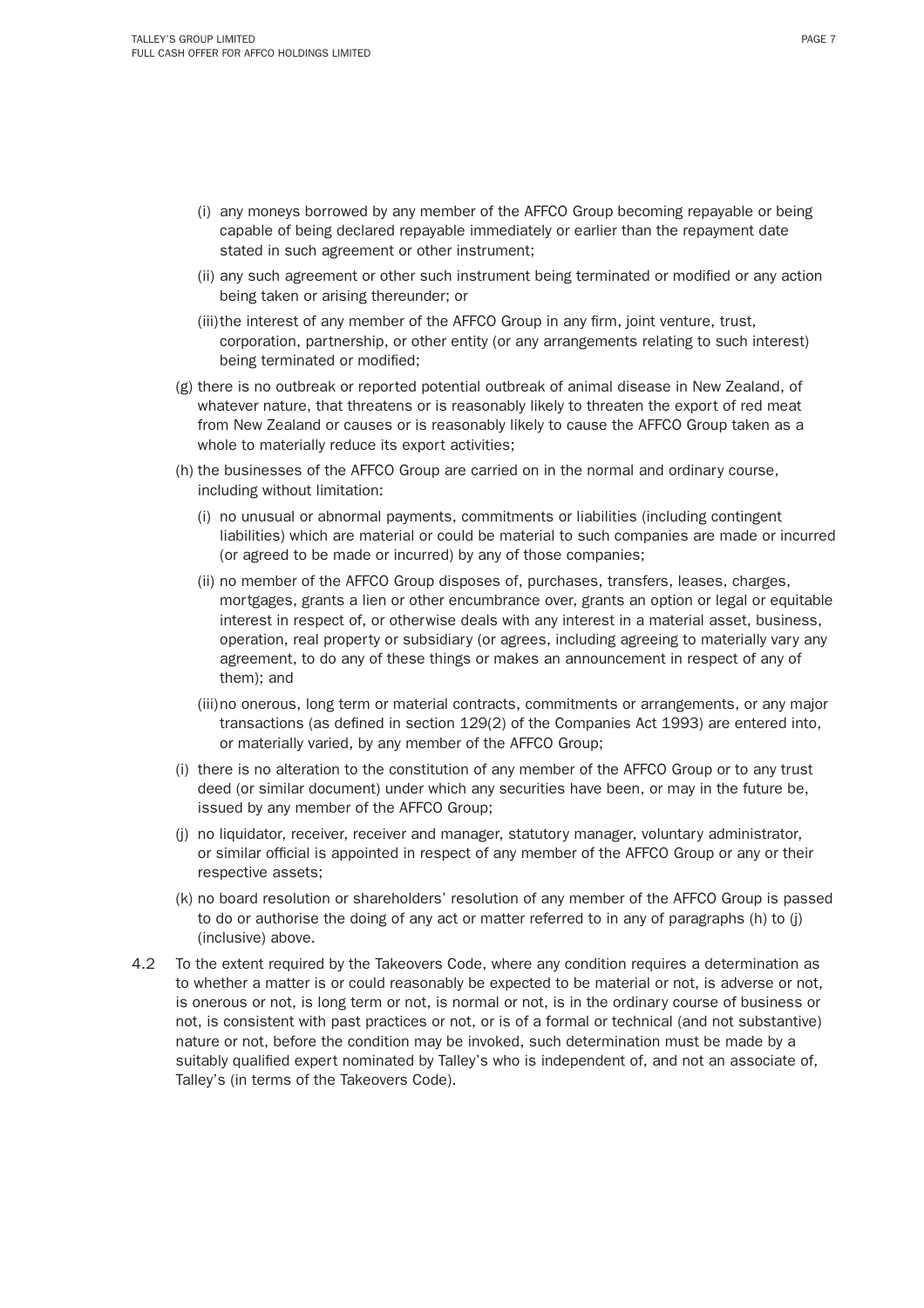- 4.3 The conditions in paragraph 4.1 are for the sole benefit of Talley's and, accordingly, each such condition may be waived by Talley's in its sole discretion.
- 4.4 Each condition set out in paragraph 4.1 is a separate condition subsequent, and acceptance of this Offer by each Accepting AFFCO Shareholder shall constitute a contract between that Accepting AFFCO Shareholder and Talley's subject to those conditions. The Offer will only proceed if all conditions in paragraph 4.1 are satisfied or waived (to the extent possible).

### 5. CHANGE IN CIRCUMSTANCES

- 5.1 If, on or after the Effective Date, AFFCO declares, makes, or pays any dividend or any distribution of any nature whatsoever and either the condition in paragraph 4.1(a) is waived by Talley's or this Offer is or becomes unconditional, then, at the election of Talley's (and subject to the terms of any such waiver), either:
	- (a) each Accepting AFFCO Shareholder will be bound to pay to Talley's on demand an amount equivalent to such dividend or the value of such other distribution (in each case inclusive of withholding taxes deducted, if applicable) that is received by, or is properly payable to, that Accepting AFFCO Shareholder and relates to AFFCO Shares in respect of which that Accepting AFFCO Shareholder has accepted this Offer; or
	- (b) the price which would otherwise have been paid to each Accepting AFFCO Shareholder for their AFFCO Shares shall be reduced by an amount equivalent to such dividend, payment or the value of such other distribution that is received by, or is properly payable to, that Accepting AFFCO Shareholder and relates to AFFCO Shares in respect of which that Accepting AFFCO Shareholder has accepted this Offer.
- 5.2 If, on or after the Effective Date, AFFCO authorises, declares, or makes any issue of shares, convertible securities or other securities of any nature (including options, rights or interests in its ordinary shares), by way of bonus issue and either the condition in paragraph 4.1(b) is waived by Talley's or this Offer is or becomes unconditional, then Accepting AFFCO Shareholders will, subject to the terms of any such waiver, be bound to transfer, in respect of those AFFCO Shares for which they have accepted this Offer, any such shares, convertible securities, other securities or options, rights and interests to Talley's, without any additional consideration.
- 5.3 If, on or after the Effective Date, AFFCO makes any issue of ordinary shares to any person other than by way of bonus issue and either:
	- (a) the condition in paragraph 4.1(b) (to the extent that it applies to the issue) is waived by Talley's; or
	- (b) this Offer is or becomes unconditional,

 then this Offer will be deemed to be extended to and include such ordinary shares and the price payable for them will be as provided in paragraph 2.1.

- 5.4 If, on or after the Effective Date, all or any of the AFFCO Shares are subdivided or consolidated by AFFCO then:
	- (a) this Offer will be interpreted to take into account that subdivision or consolidation and will be deemed to be for the AFFCO Shares resulting from that subdivision or consolidation;
	- (b) the price per AFFCO Share offered under this Offer will be increased or reduced, as the case may require, in proportion to that subdivision or consolidation; and
	- (c) Accepting AFFCO Shareholders will be bound to transfer those subdivided or consolidated AFFCO Shares to Talley's on the basis of the price so increased or reduced.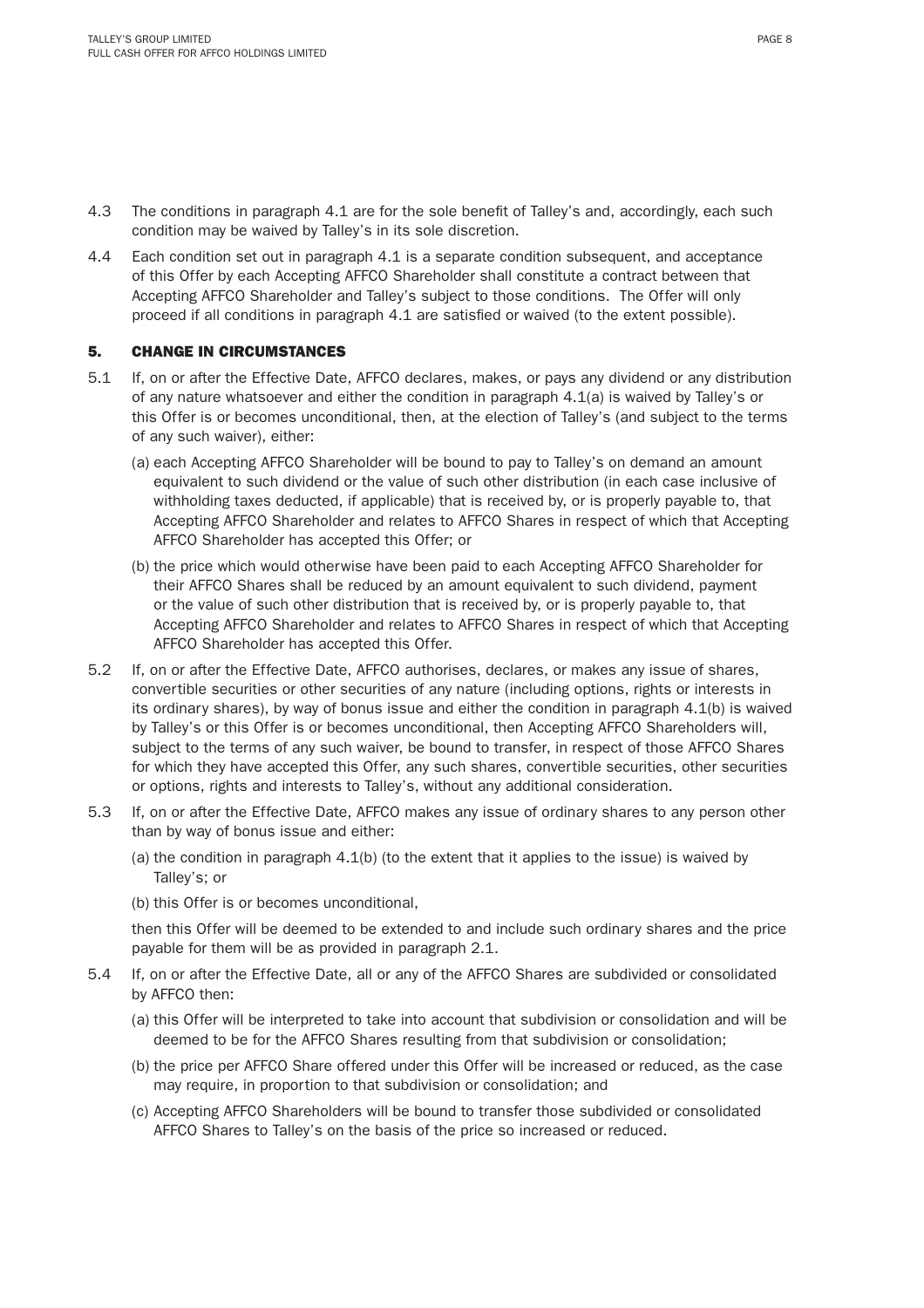### 6. HOW TO ACCEPT THIS OFFER

- 6.1 To accept this Offer, you need to:
	- (a) complete the Acceptance and Transfer Form in respect of AFFCO Shares enclosed with this Offer Document ("Acceptance Form") in accordance with the instructions on the Acceptance Form; and
	- (b) return the completed Acceptance Form by hand delivery, fax or post (in the reply-paid envelope which is enclosed with this Offer) AS SOON AS POSSIBLE after receipt of this Offer, but in any event so that it is received by Talley's no later than the Closing Date, to:

#### Talley's Group Limited

 c/- Computershare Investor Services Limited Level 2, 159 Hurstmere Road Takapuna Private Bag 92119 Auckland New Zealand

If calling from within New Zealand:

 Telephone: 09 488 8777 Facsimile: 09 488 8787

If calling from outside New Zealand:

 Telephone: +64 9 488 8777 Facsimile: +64 9 488 8787

 No acknowledgement of receipt of acceptances of this Offer will be issued. Acceptances received after the Closing Date, but which bear a postmark or other evidence of postage or despatch on or prior to the Closing Date may be accepted by Talley's.

- 6.2 Talley's may, in its discretion, treat any Acceptance Form as valid notwithstanding that it does not otherwise comply with paragraph 6.1, or any instructions on the Acceptance Form, and may, in its discretion, rectify any errors in, or omissions from, any Acceptance Form to enable that form to constitute a valid acceptance of this Offer and to facilitate registration of the transfer of the relevant AFFCO Shares.
- 6.3 Acceptance of this Offer by each Accepting AFFCO Shareholder constitutes a contract between that Accepting AFFCO Shareholder and Talley's on the terms and subject to the conditions of this Offer and the Takeovers Code. Other than in the circumstances set out in paragraph 2.4, acceptances are irrevocable and an Accepting AFFCO Shareholder may not withdraw their acceptance during the Offer period, whether or not there has been any variation of this Offer. Talley's and every Accepting AFFCO Shareholder shall be released from their obligations under this Offer, and arising from acceptance of this Offer, if this Offer:
	- (a) is withdrawn with the consent of the Takeovers Panel; or
	- $(b)$  lapses as a result of any condition in paragraph  $4.1$  not being satisfied or waived by the latest date that Talley's may declare this Offer unconditional (as contemplated by paragraph 3.2).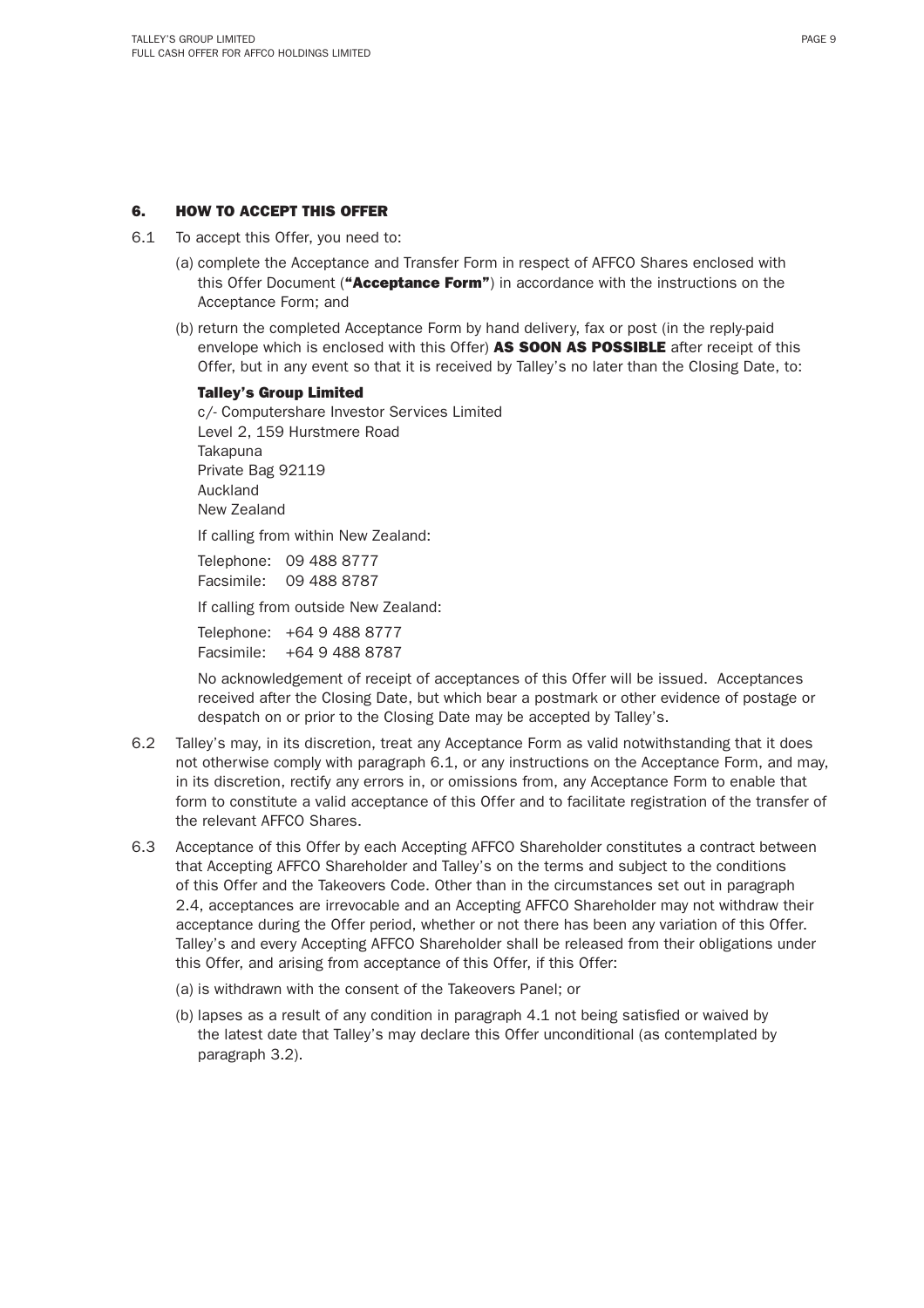## 7. METHOD OF SETTLEMENT

7.1 If:

- (a) this Offer is declared unconditional or the conditions to it are waived by Talley's (to the extent waivable); and
- (b) an Accepting AFFCO Shareholder's Acceptance Form is in order (or any error or omission from the Acceptance Form is rectified by Talley's or is otherwise accepted by Talley's as valid under paragraph 6.2),

 then, at the election of the Accepting AFFCO Shareholder, Talley's will either send a cheque (by ordinary mail) or make an electronic transfer of cleared funds for the aggregate amount payable (unless adjusted under paragraphs 5.1 or 5.4) in accordance with paragraph 2.1 above to the Accepting AFFCO Shareholder, by the date specified in paragraph 2.2. If an Accepting AFFCO Shareholder does not select a method of payment, or the details that it provides (including those already held by AFFCO's share registrar) are not sufficient to effect an electronic transfer, then that Accepting AFFCO Shareholder will be paid by cheque.

7.2 All cheques, electronic funds transfers, Acceptance Forms and other documents to be delivered, sent by or transferred to an Accepting AFFCO Shareholder will be delivered, sent by, or transferred to, that Accepting AFFCO Shareholder at that Accepting AFFCO Shareholder's own risk.

### 8. NOTICES

- 8.1 Notices given to AFFCO, the Takeovers Panel and NZX Limited:
	- (a) declaring this Offer unconditional; or
	- (b) advising that this Offer is withdrawn in accordance with the Takeovers Code; or
	- (c) advising that this Offer has lapsed in accordance with its terms or the Takeovers Code, will, in each case, be deemed to be notice to all AFFCO Shareholders when so given.
- 8.2 Notice of any variation of this Offer will be sent to AFFCO, the Takeovers Panel, NZX Limited and, except where not required in accordance with the Takeovers Code, to each AFFCO Shareholder under this Offer.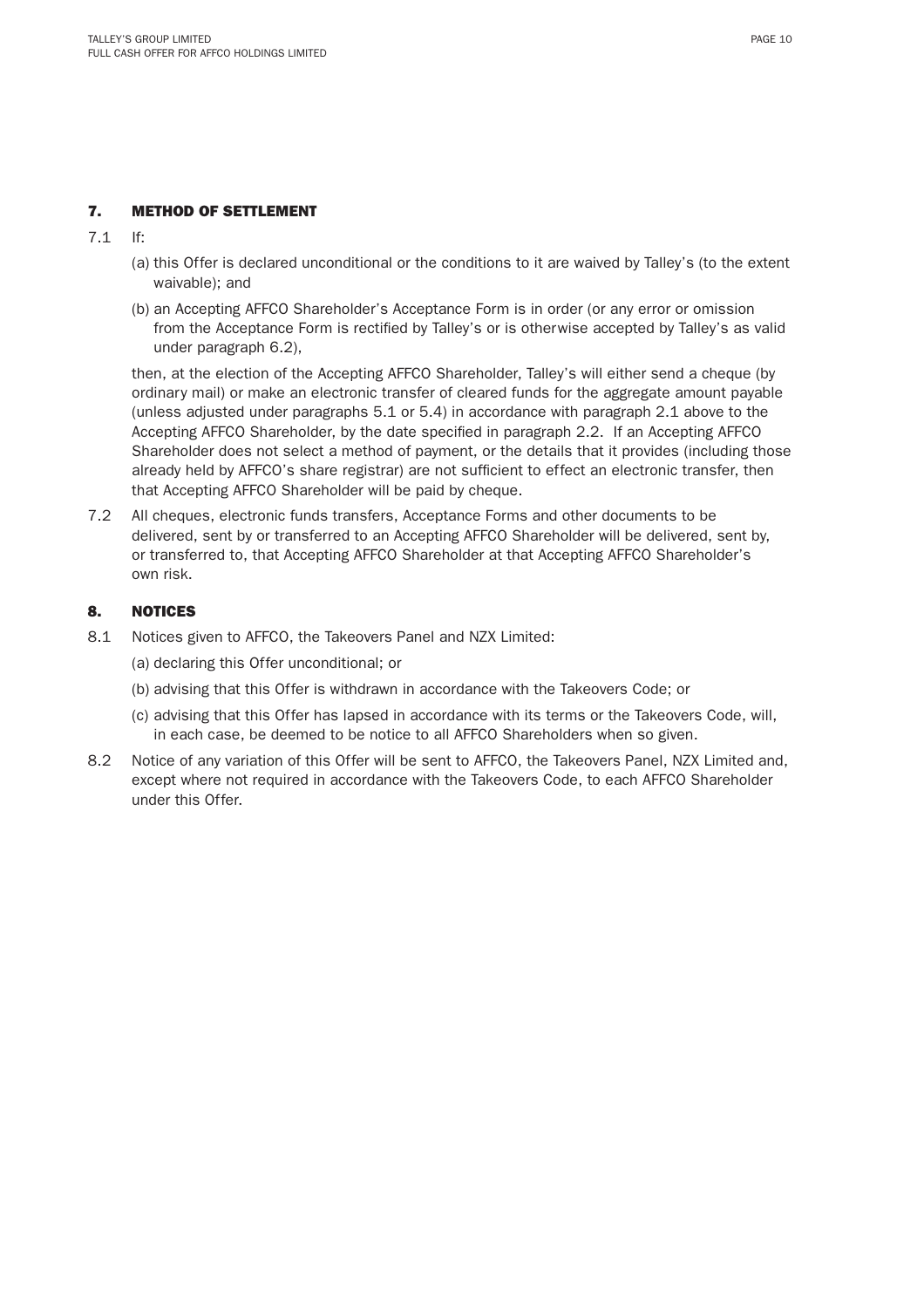### 9. FURTHER INFORMATION AND MISCELLANEOUS

- 9.1 Further information relating to this Offer, as required by Schedule 1 to the Takeovers Code, is set out in Schedule A to this Offer and forms part of this Offer Document.
- 9.2 In this Offer Document:
	- (a) any reference to the Takeovers Code means the takeovers code approved in the Takeovers Code Approval Order 2000 (SR 2000/210) as amended (including by any applicable exemption granted by the Takeovers Panel under the Takeovers Act 1993);
	- (b) except if expressly defined in this Offer Document, or where the context requires otherwise, terms defined in the Takeovers Code have the same meaning in this Offer Document;
	- (c) references to amounts of money are to New Zealand currency and to times are to New Zealand time;
	- (d) headings are for convenience only and do not affect the interpretation of this Offer Document or any Acceptance Form; and
	- (e) the singular includes the plural and vice versa.
- 9.3 This Offer may be varied by Talley's in accordance with Rule 27 of the Takeovers Code.
- 9.4 This Offer and any contract arising from it shall be governed by and construed in accordance with the laws of New Zealand, and the parties to any such contract submit to the non-exclusive jurisdiction of the Courts of New Zealand.
- 9.5 The provisions set out in the Acceptance Form are part of the terms of this Offer.
- 9.6 If there is an inconsistency between the terms and conditions of this Offer and the provisions of the Takeovers Act 1993 or the Takeovers Code, the provisions of the Takeovers Act 1993 or the Takeovers Code (as the case may be) will prevail.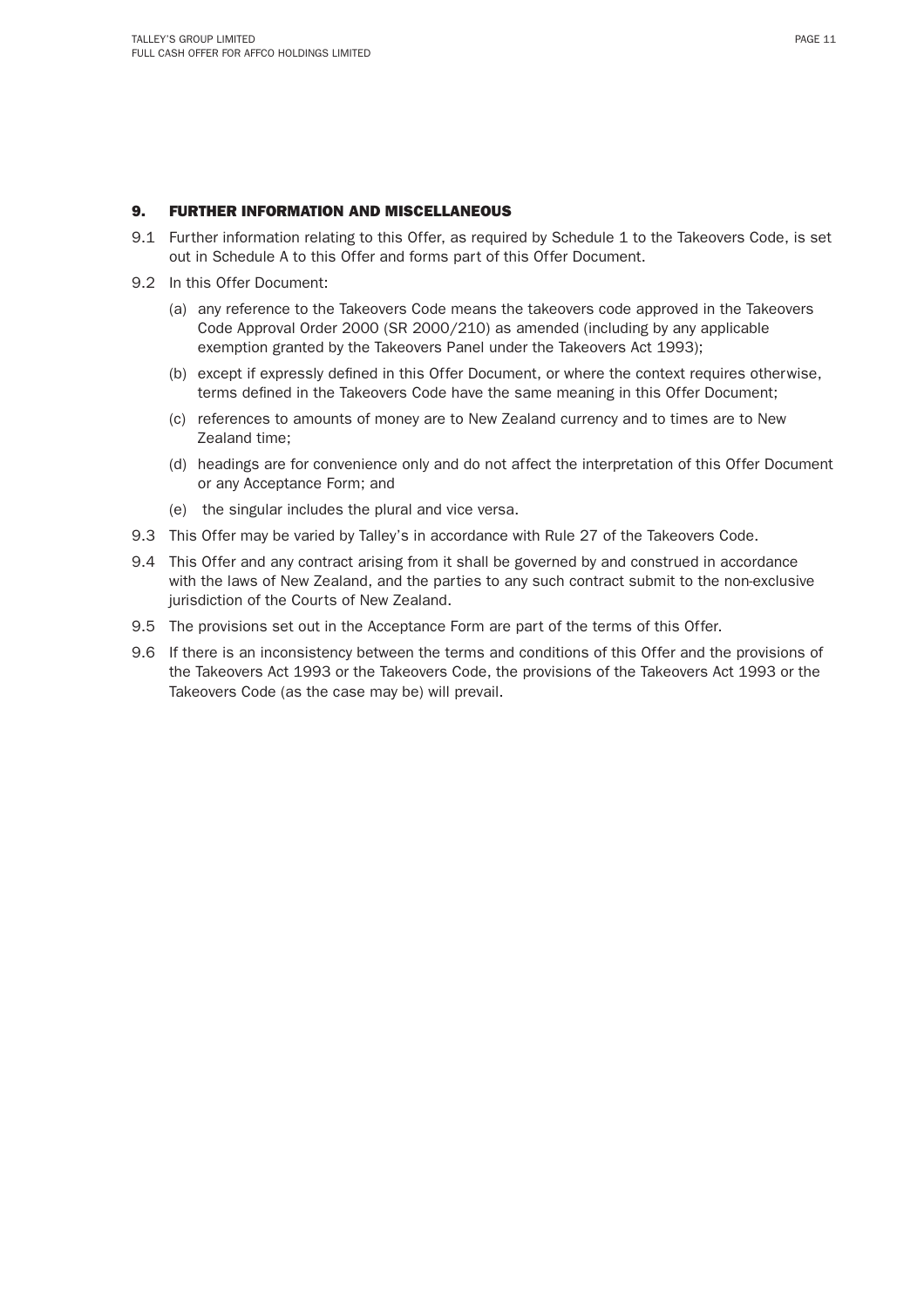# SCHEDULE A INFORMATION REQUIRED BY SCHEDULE 1 TO THE TAKEOVERS CODE

The information required by Schedule 1 to the Takeovers Code, and not stated elsewhere in this Offer, is set out below. Where any information required by Schedule 1 is not applicable, no statement is made regarding that information. The following matters are stated as at the date of this Offer.

### 1. DATE

This Offer is dated 6 August 2010.

## 2. OFFEROR AND ITS DIRECTORS

2.1 The name and address of the offeror are:

 Talley's Group Limited Port Motueka PO Box 5 Motueka New Zealand

2.2 The directors of the offeror as at the date of this Offer are:

 James Rory Ryder Andrew Ivan Talley Michael Anthony Talley Milan Daniel Talley Peter Ivan Talley

#### 3. TARGET COMPANY

3.1 The target company is AFFCO Holdings Limited.

#### 4. OWNERSHIP OF EQUITY SECURITIES OF AFFCO

- 4.1 The table in Schedule B sets out a statement of the number, designation and percentage of equity securities of any class of AFFCO held or controlled by:
	- (a) Talley's;
	- (b) any related company of Talley's;
	- (c) any person acting jointly or in concert with Talley's;
	- (d) any director of any of the persons described in paragraphs (a) to (c); and
	- (e) any other person holding or controlling 5% or more of the class, to the knowledge of Talley's.
- 4.2 Except as set out in the table in Schedule B, no person referred to in paragraphs 4.1(a) to (d) of this Schedule holds or controls equity securities of AFFCO.

## 5. TRADING IN AFFCO EQUITY SECURITIES

5.1 Except as set out in Schedule C, no person referred to in paragraphs 4.1(a) to (d) of this Schedule has acquired or disposed of equity securities in AFFCO during the 6-month period before the date of this Offer.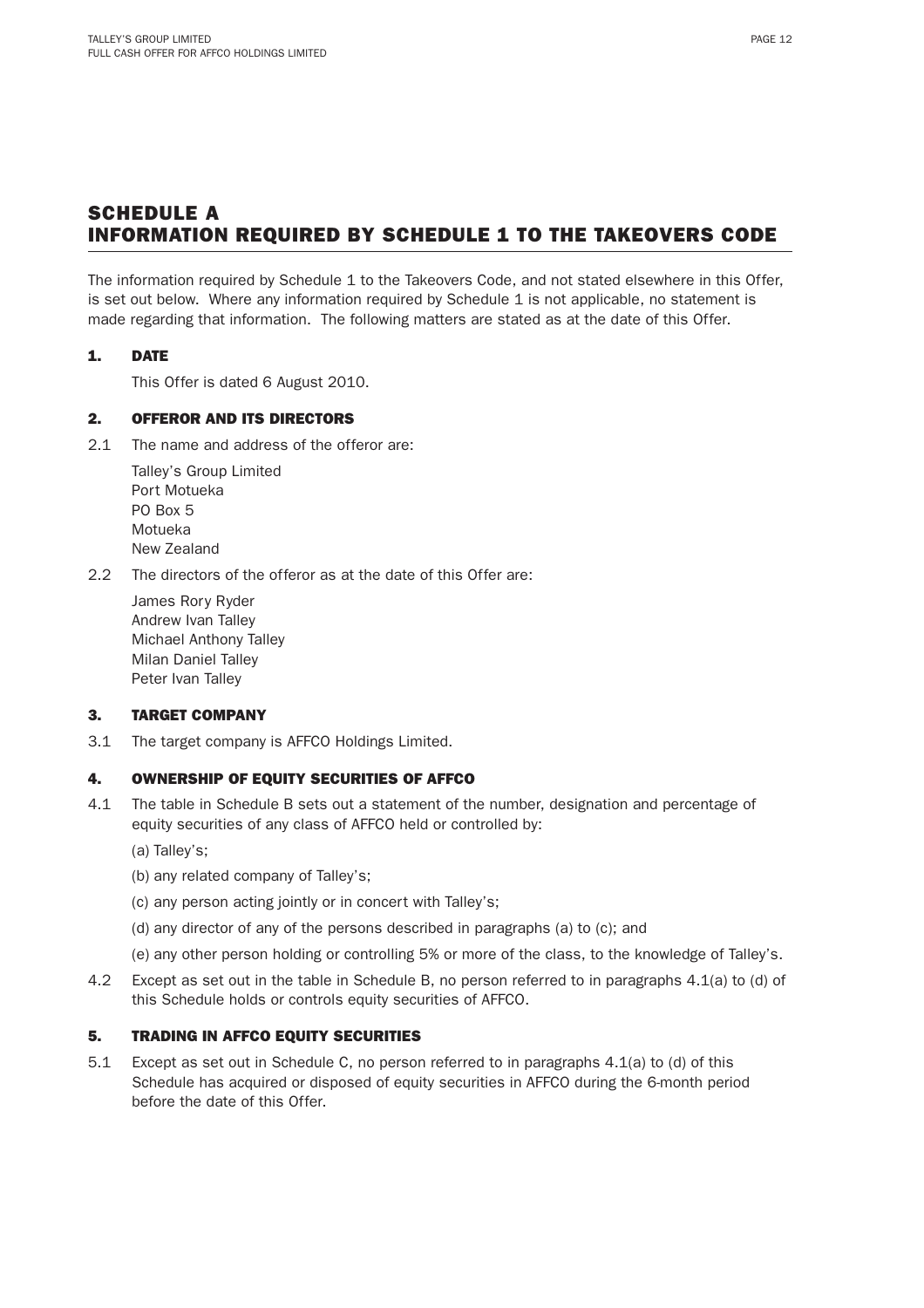## 6. AGREEMENTS TO ACCEPT OFFER

- 6.1 On 11 June 2010, Talley's entered into a pre-bid agreement (the "Pre-Bid Agreement") with Toocooya Nominees Limited ("TNL") under which TNL agreed to accept this Offer in respect of its entire holding of AFFCO Shares, being 118,564,307 AFFCO Shares.
- 6.2 The material terms of the Pre-Bid Agreement are as follows:
	- (a) Talley's agreed, subject to satisfaction of certain conditions, to make the Offer;
	- (b) TNL has irrevocably agreed to accept this Offer in respect of its entire holding of AFFCO Shares;
	- (c) TNL is required to provide its acceptance of this Offer on the fi fth working day after the date of this Offer;
	- (d) until such time as TNL has accepted this Offer and this Offer is declared unconditional, Talley's has agreed that TNL may exercise and/or control the exercise of voting rights attached to its shares in AFFCO; and
	- (e) unless the agreement is terminated or until it is completed, TNL will not acquire further shares in AFFCO and will not dispose of or deal in any way with any of its shares in AFFCO, except this Offer.
- 6.3 Other than as disclosed above, no person has agreed conditionally or unconditionally to accept this Offer as at the date of this Offer.

#### 7. ARRANGEMENTS TO PAY CONSIDERATION

- 7.1 Talley's confirms that resources will be available to it sufficient to meet the consideration to be provided on full acceptance of this Offer and to pay any debts incurred in connection with this Offer (including the debts arising under Rule 49 of the Takeovers Code).
- 7.2 A statement setting out the rights of offerees under Rule 34 of the Takeovers Code is set out in paragraph 2.4 of this Offer Document.

#### 8. ARRANGEMENTS BETWEEN TALLEY'S AND AFFCO

- 8.1 As at the date of this Offer, no agreement or arrangement (whether legally enforceable or not) has been made, or is proposed to be made, between Talley's or any of its associates and AFFCO or any related company of AFFCO, in connection with, in anticipation of, or in response to, this Offer, other than:
	- (a) the Pre-Bid Agreement (see paragraphs 6.1 and 6.2 of this Schedule);
	- (b) correspondence dated 20 July 2010 by or on behalf of Talley's and TNL recording that:
		- (i) TNL will, as soon as practicable after receipt of payment for the AFFCO Shares that are acquired from it by Talley's under the Offer, procure that Chris Spencer and Arthur Young resign as directors of AFFCO, with immediate effect;
		- (ii) Messrs Spencer and Young will, on resignation, have no claim against AFFCO, except for unpaid directors' fees;
		- (iii) Talley's will be supportive of AFFCO maintaining directors' indemnities and insurance for Messrs Spencer and Young for a reasonable run-off period;
	- (c) in late July 2010, AFFCO gave its prior written approval, pursuant to rule  $44(1)(b)(ii)$  of the Takeovers Code, to Talley's making minor typographical variations to the terms of the Offer.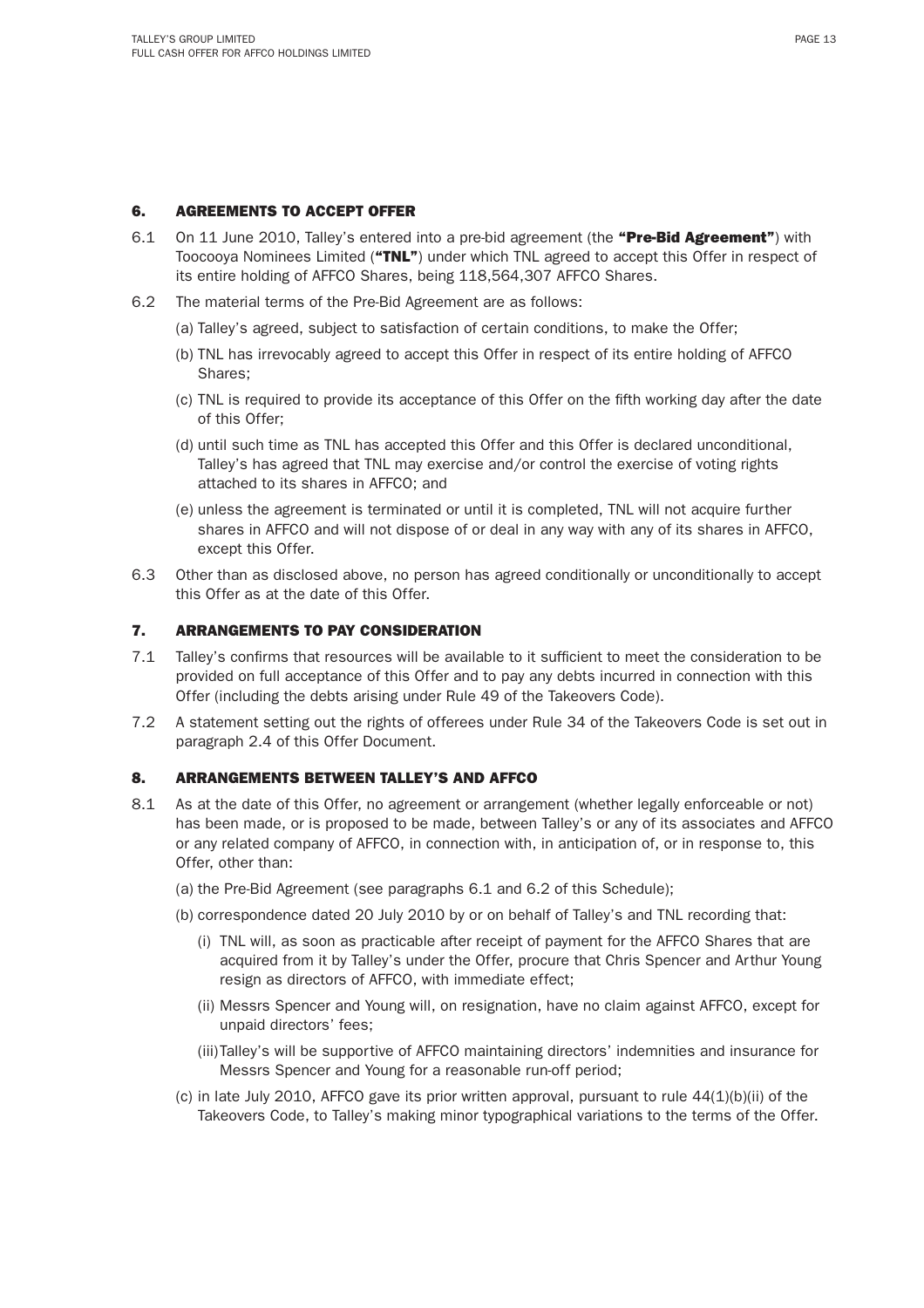#### 9. ARRANGEMENTS BETWEEN TALLEY'S AND DIRECTORS AND OFFICERS OF AFFCO

- 9.1 Except as set out in paragraph 9.2, as at the date of this Offer, no agreement or arrangement (whether legally enforceable or not) has been made, or is proposed to be made, between Talley's or any of its associates, and any of the directors or senior officers of AFFCO or of any related company of AFFCO (including any payments or other benefits proposed to be made or given by way of compensation for loss of office, or as to their remaining in or retiring from office) in connection with, in anticipation of, or in response to, the Offer.
- 9.2 Paragraph 8.1(b) of this Schedule summarises certain arrangements between Talley's and TNL regarding the resignation of Chris Spencer and Arthur Young as directors of AFFCO.

#### 10. FINANCIAL ASSISTANCE

10.1 No financial assistance (directly or indirectly) is to be provided by AFFCO, or any related company of AFFCO, for the purpose of, or in connection with, this Offer.

#### 11. LIKELIHOOD OF CHANGES IN AFFCO

- 11.1 If Talley's becomes entitled to invoke the compulsory acquisition provisions of the Takeovers Code, it may elect to move to compulsory acquisition of all outstanding AFFCO Shares and cease quotation of the AFFCO Shares on, and delist AFFCO from, the NZSX trading platform operated by NZX Limited.
- 11.2 If Talley's declares the Offer unconditional but does not receive sufficient acceptances to the Offer, or otherwise elect, to invoke compulsory acquisition, Talley's will continue to participate in decisions relating to AFFCO, and its future, through the board (and may seek greater board representation).

#### 12. PRE-EMPTION CLAUSES IN AFFCO'S CONSTITUTION

- 12.1 As at the date of this Offer, there is no restriction on the right to transfer any equity securities to which this Offer relates that:
	- (a) is contained in the constitution of AFFCO; and
	- (b) has the effect of requiring the holders of those securities to offer the securities for purchase to members of AFFCO or to any other person before transferring those securities.

### 13. ESCALATION CLAUSES

- 13.1 There is no agreement or arrangement (whether legally enforceable or not) to which Talley's or any of its related entities are parties, under which:
	- (a) any existing holder of equity securities in AFFCO will or may receive in relation to, or as a consequence of, this Offer any additional consideration or other benefit over and above the consideration set out in this Offer; or
	- (b) any prior holder of equity securities in AFFCO will or may receive any consideration or other benefit as a consequence of this Offer.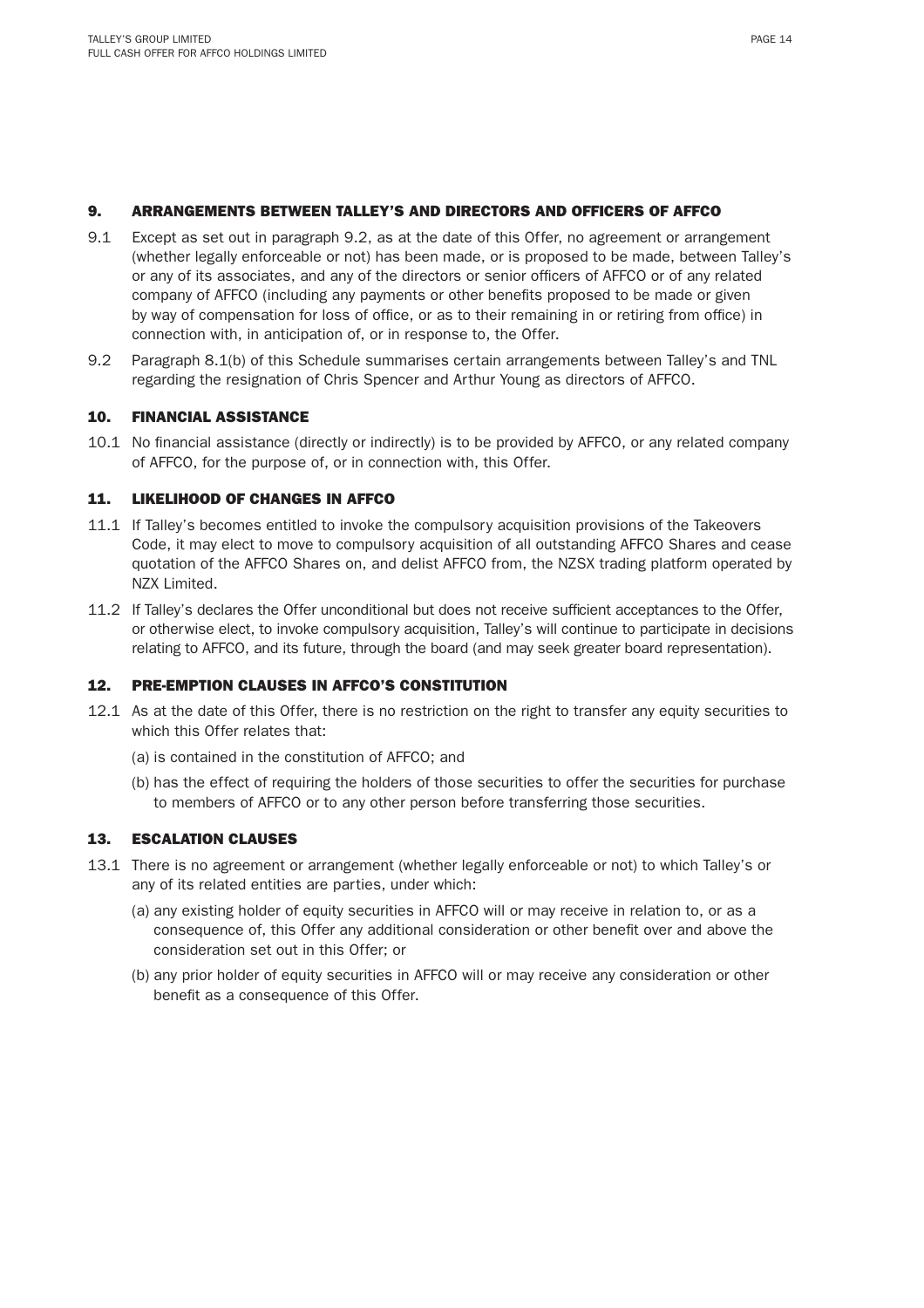#### 14. CLASSES OF SECURITIES

14.1 No report is required under Rule 22 of the Takeovers Code (which, if the offer is for more than 1 class of securities, requires a report by an independent adviser on the fairness and reasonableness of the consideration and terms of the offer as between different classes of securities).

## 15. CERTIFICATE

15.1 To the best of our knowledge and belief, after making proper enquiry, the information contained in or accompanying this Offer is, in all material respects, true and correct and not misleading, whether by omission of any information or otherwise, and includes all the information required to be disclosed by Talley's under the Takeovers Code.

Andrew Ivan Talley $1$ Person fulfilling the role of Chief Executive Officer for the purposes of the Offer Talley's Group Limited

Mechael Dall-

Michael Anthony Talley Director Talley's Group Limited

Il lyder

James Rory Ryder Chief Financial Officer Talley's Group Limited

Peter Ivan Talley Director Talley's Group Limited

<sup>1</sup> While Talley's has no Chief Executive Officer, Andrew Talley, who is a director of Talley's, has fulfilled the role of Chief Executive Officer for the purposes of the preparation of this Offer and, as the most relevant senior executive of Talley's, has taken responsibility for the factual accuracy of this statement.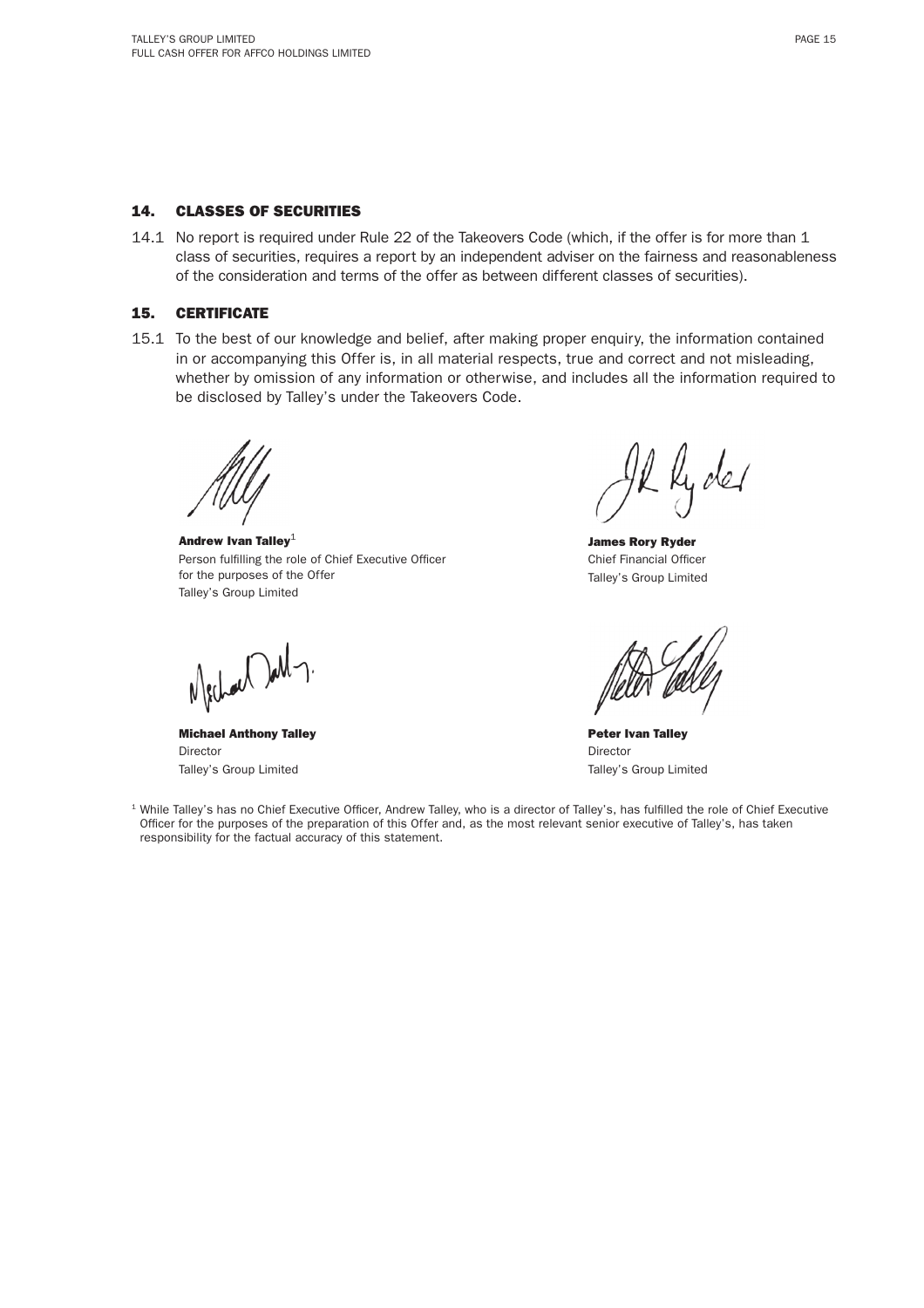# SCHEDULE B OWNERSHIP OF AFFCO EQUITY SECURITIES

| Name                                   | Description                                                                   | Number of<br>equity securities<br>held or<br>controlled | Type of equity<br>security | Percentage<br>of class |
|----------------------------------------|-------------------------------------------------------------------------------|---------------------------------------------------------|----------------------------|------------------------|
| Talley's Group<br>Limited <sup>2</sup> | Offeror / Person<br>holding or<br>controlling more<br>than 5%                 | 267,035,475*                                            | <b>Ordinary Shares</b>     | 52.83%                 |
| Andrew Ivan Talley <sup>3</sup>        | Director of Offeror<br>/ Director of related<br>company of Offeror<br>(AFFCO) | 267,035,475*                                            | <b>Ordinary Shares</b>     | 52.83%                 |
| Michael Anthony<br>Talley <sup>4</sup> | Director of Offeror<br>/ Director of related<br>company of Offeror<br>(AFFCO) | 267,035,475*                                            | <b>Ordinary Shares</b>     | 52.83%                 |
| Peter Ivan Talley <sup>5</sup>         | Director of Offeror<br>/ Director of related<br>company of Offeror<br>(AFFCO) | 267,035,475*                                            | <b>Ordinary Shares</b>     | 52.83%                 |
| Milan Daniel Talley <sup>6</sup>       | Director of Offeror                                                           | 267,035,475*                                            | <b>Ordinary Shares</b>     | 52.83%                 |

2 Talley's is the offeror and holds and controls more than 5% of the shares in AFFCO.

- 4 Michael Talley is a director of Talley's and holds 3% of the shares in Talley's in his own name. In addition, Michael Talley, together with James Ryder, Guy Mannering and Graeme Malone, as trustees of the Majac Trust, holds and controls 20.5% of the shares in Talley's and, together with Milan Talley, James Ryder and Graeme Malone, as trustees of the Milan Trust, he holds and controls 26.5% of the shares in Talley's. While Michael Talley does not hold or control any shares in AFFCO, Talley's holds and controls 267,035,475 ordinary shares in AFFCO, being 52.83% of AFFCO's issued share capital. Michael Talley is also a director of certain subsidiaries of Talley's (which are related companies of Talley's); and a director of AFFCO (which is a related company of Talley's).
- <sup>5</sup> Peter Talley is a director of Talley's and holds 3% of the shares in Talley's in his own name. In addition, Peter Talley, together with James Ryder and John Fitchett, as trustees of the Pitapisces Trust, holds and controls 20.5% of the shares in Talley's and, together with Andrew Talley and John Fitchett, as trustees of the Ancich Trust, he holds and controls 26.5% of the shares in Talley's. While Peter Talley does not hold or control any shares in AFFCO, Talley's holds and controls 267,035,475 ordinary shares in AFFCO, being 52.83% of AFFCO's issued share capital. Peter Talley is also a director of certain subsidiaries of Talley's (which are related companies of Talley's); and an alternate director of AFFCO (which is a related company of Talley's).
- <sup>6</sup> Milan Talley is a director of Talley's and, together with Michael Talley, James Ryder and Graeme Malone, as trustees of the Milan Trust, he holds and controls 26.5% of the shares in Talley's. While Milan Talley does not hold or control any shares in AFFCO, Talley's holds and controls 267,035,475 ordinary shares in AFFCO, being 52.83% of AFFCO's issued share capital. Milan Talley is also a director of certain subsidiaries of Talley's (which are related companies of Talley's).

<sup>&</sup>lt;sup>3</sup> Andrew Talley is a director of Talley's and, together with Peter Talley and John Fitchett, as trustees of the Ancich Trust, he holds and controls 26.5% of the shares in Talley's. While Andrew Talley does not hold or control any shares in AFFCO, Talley's holds and controls 267,035,475 ordinary shares in AFFCO, being 52.83% of AFFCO's issued share capital. Andrew Talley is also a director of certain subsidiaries of Talley's (which are related companies of Talley's); a director of AFFCO and certain of its subsidiaries (which are related companies of Talley's); and a director of Open Country Dairy Limited ("OCD") and its subsidiary (which may be related companies of Talley's).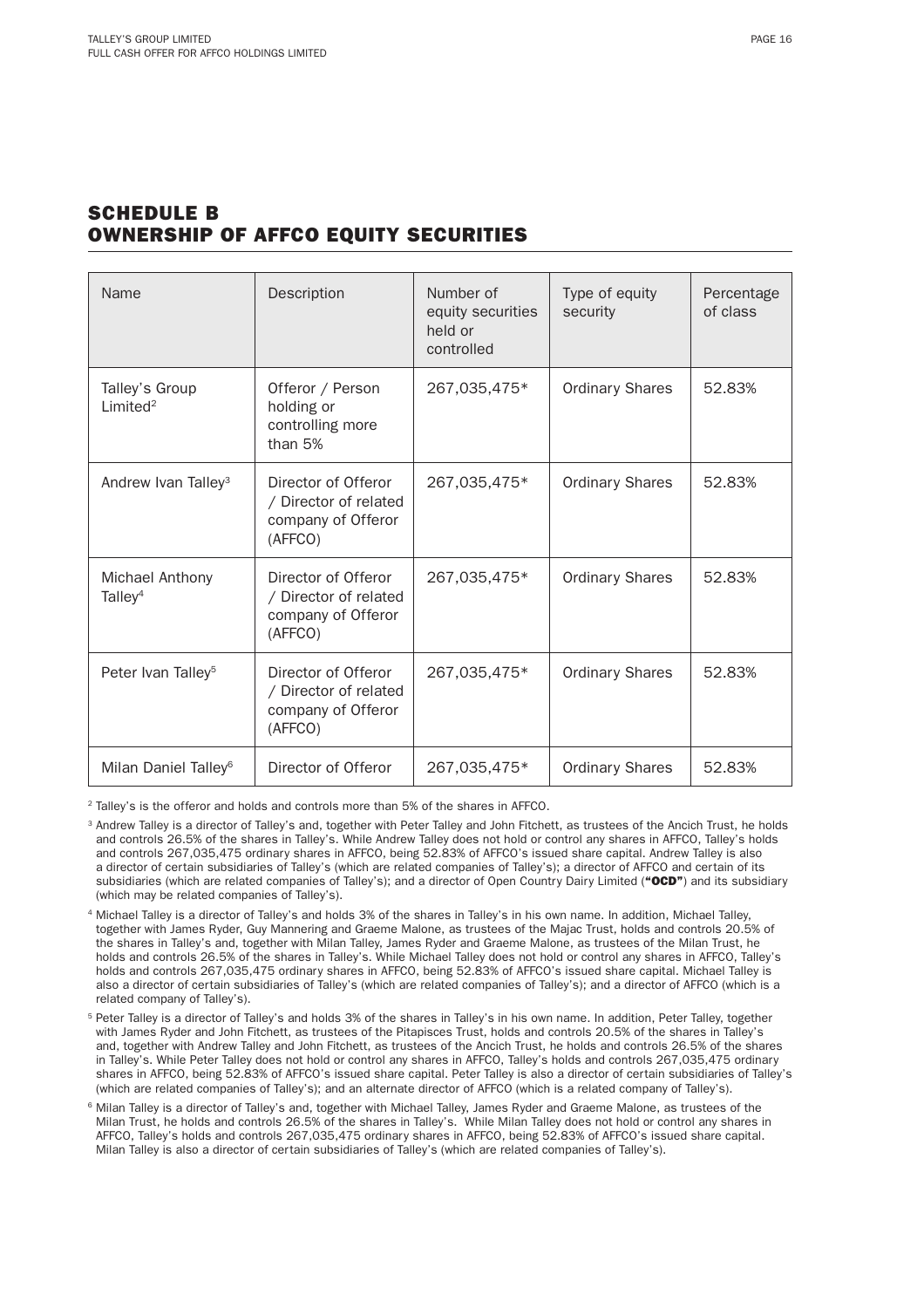| Name                                                                                                                         | Description                                                                                                | <b>Number</b><br>of equity<br>securities held<br>or controlled | Type of<br>equity<br>security | Percentage<br>of class |
|------------------------------------------------------------------------------------------------------------------------------|------------------------------------------------------------------------------------------------------------|----------------------------------------------------------------|-------------------------------|------------------------|
| James Rory Ryder <sup>7</sup>                                                                                                | Director of Offeror                                                                                        | 267,035,475*                                                   | Ordinary<br><b>Shares</b>     | 52.83%                 |
| <b>Robert William Carter</b>                                                                                                 | Director of related<br>company of Offeror<br>(AFFCO)                                                       | 339,356                                                        | Ordinary<br><b>Shares</b>     | 0.07%                  |
| Samuel Lewis <sup>8</sup>                                                                                                    | Director of related<br>company of Offeror<br>(AFFCO)                                                       | 488,092                                                        | Ordinary<br><b>Shares</b>     | 0.10%                  |
| Michael John McCredie                                                                                                        | Director of related<br>company of Offeror<br>(AFFCO)                                                       | 62,500                                                         | Ordinary<br><b>Shares</b>     | 23.55%                 |
| Christopher Albert Spencer                                                                                                   | Director of related<br>company of Offeror<br>(AFFCO)                                                       | 61,600                                                         | Ordinary<br><b>Shares</b>     | 0.01%                  |
| Arthur William Young <sup>9</sup>                                                                                            | Director of related<br>company of<br>Offeror (AFFCO) /<br>Person holding or<br>controlling more<br>than 5% | 119,064,307                                                    | Ordinary<br><b>Shares</b>     | 23.55%                 |
| Toocooya Nominees<br>Limited <sup>10</sup>                                                                                   | Person holding or<br>controlling more<br>than 5%                                                           | 118,564,307                                                    | Ordinary<br><b>Shares</b>     | 23.46%                 |
| Michael Spencer, Arthur<br>William Young and Allan<br>John Wadams as trustees<br>of the Toocooya Trust<br>("Toocooya Trust") | Person holding or<br>controlling more<br>than 5%                                                           | 118,564,307                                                    | Ordinary<br><b>Shares</b>     | 23.46%                 |
| Dacey Balle and Paulette<br>Balle as trustees of The<br>Sixteenth of April Family<br>Trust ("April Trust") <sup>11</sup>     | Director of related<br>company of Offeror<br>(OCD)                                                         | 3,429                                                          | Ordinary<br><b>Shares</b>     | 0.0007%                |

Sources: AFFCO's 2009 Annual Report, information provided on behalf of TNL on 6 July 2010, information provided on behalf of AFFCO on 27 July 2010, and information provided on behalf of the April Trust on 30 July 2010.

\*Each of these disclosures relate to the same shares, being Talley's shareholding in AFFCO on the date of this Offer.

- $7$  James Ryder is a director of Talley's. Together with Michael Talley, Guy Mannering and Graeme Malone, as trustees of the Majac Trust, he holds and controls 20.5% of the shares in Talley's and, together with Peter Talley and John Fitchett, as trustees of the Pitapisces Trust, he holds and controls 20.5% of the shares in Talley's. While James Ryder does not hold or control any shares in AFFCO, Talley's holds and controls 267,035,475 ordinary shares in AFFCO, being 52.83% of AFFCO's issued share capital. James Ryder is also a director of certain subsidiaries of Talley's (which are related companies of Talley's).
- <sup>8</sup> Sam Lewis is also a director of certain subsidiaries of AFFCO (which are related companies of Talley's); and a director of OCD and its subsidiary (which may be related companies of Talley's).
- 9 Arthur William Young is a trustee of the Toocooya Trust and therefore controls the 118,564,307 shares in AFFCO held by TNL. Arthur Young also holds 500,000 AFFCO Shares jointly with Helen Melrose as a trustee of the Maranella Trust.
- <sup>10</sup> TNL holds 118,564,307 shares in AFFCO as nominee for the trustees of the Toocooya Trust.
- <sup>11</sup> Dacey Balle is a director of OCD which may be a related company of Talley's.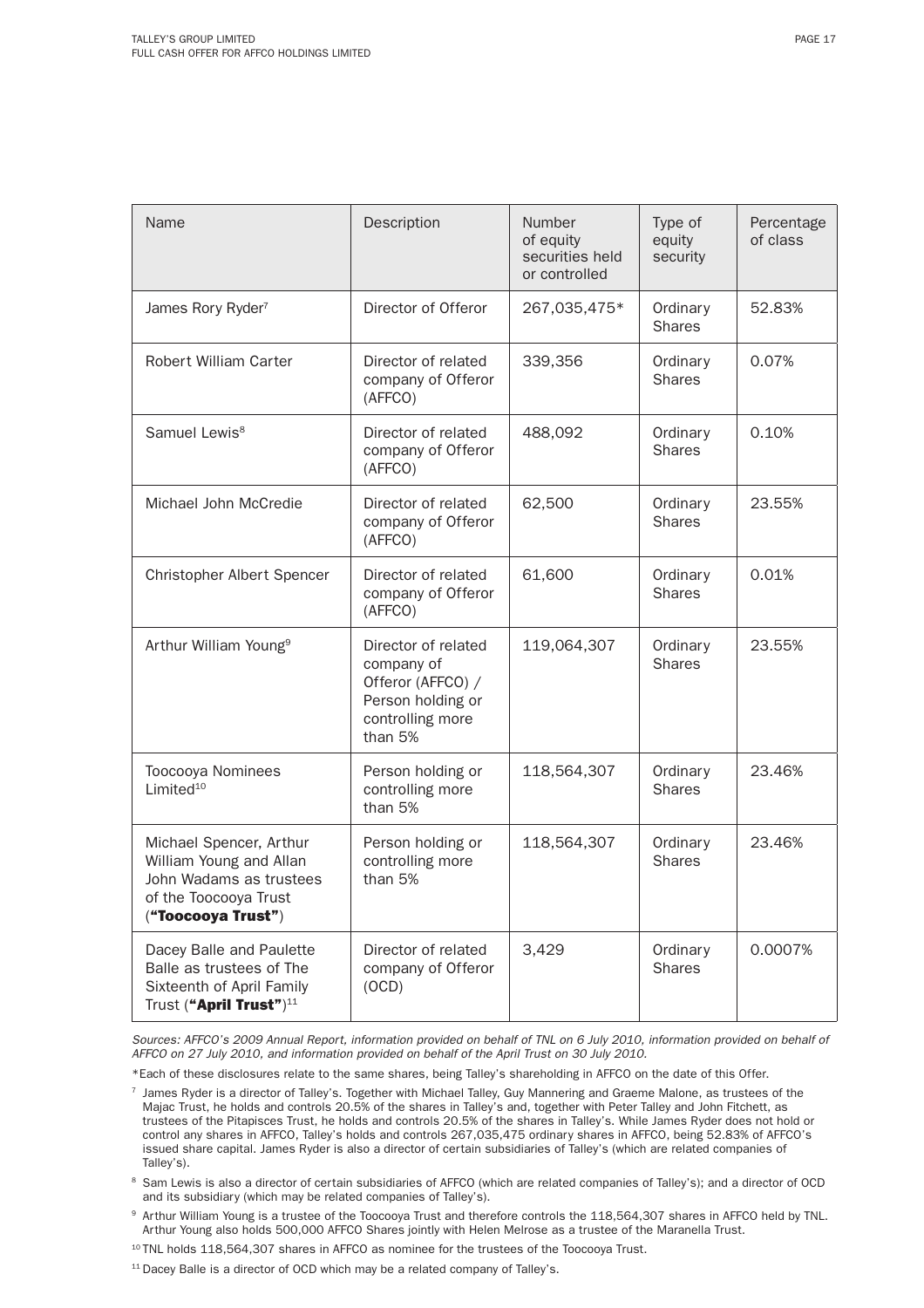# SCHEDULE C TRADING IN AFFCO EQUITY SECURITIES

| Name                                       | Type of equity<br>security | Date of<br>acquisition or<br>disposition | <b>Number</b><br>acquired or<br>(disposed of) | Consideration<br>per security | Total number<br>acquired or<br>disposed<br>of during<br>6-month<br>period |
|--------------------------------------------|----------------------------|------------------------------------------|-----------------------------------------------|-------------------------------|---------------------------------------------------------------------------|
| Talley's Group<br>Limited                  | Ordinary<br><b>Shares</b>  | 3 February<br>2010                       | 62,416*                                       | \$0.37                        | 62,416                                                                    |
| Andrew Ivan<br>Talley <sup>12</sup>        | Ordinary<br><b>Shares</b>  | 3 February<br>2010                       | 62,416*                                       | \$0.37                        | 62,416                                                                    |
| Michael<br>Anthony<br>Talley <sup>12</sup> | Ordinary<br><b>Shares</b>  | 3 February<br>2010                       | 62,416*                                       | \$0.37                        | 62,416                                                                    |
| Peter Ivan<br>Talley <sup>12</sup>         | Ordinary<br><b>Shares</b>  | 3 February<br>2010                       | 62,416*                                       | \$0.37                        | 62,416                                                                    |

\*All disclosures relate to the same acquisition, being the acquisition by Talley's on 3 February 2010, as noted in the table.

<sup>12</sup> While Andrew Talley, Michael Talley and Peter Talley have not acquired AFFCO Shares in their personal capacities, they are directors of and shareholders in Talley's (refer to Schedule B).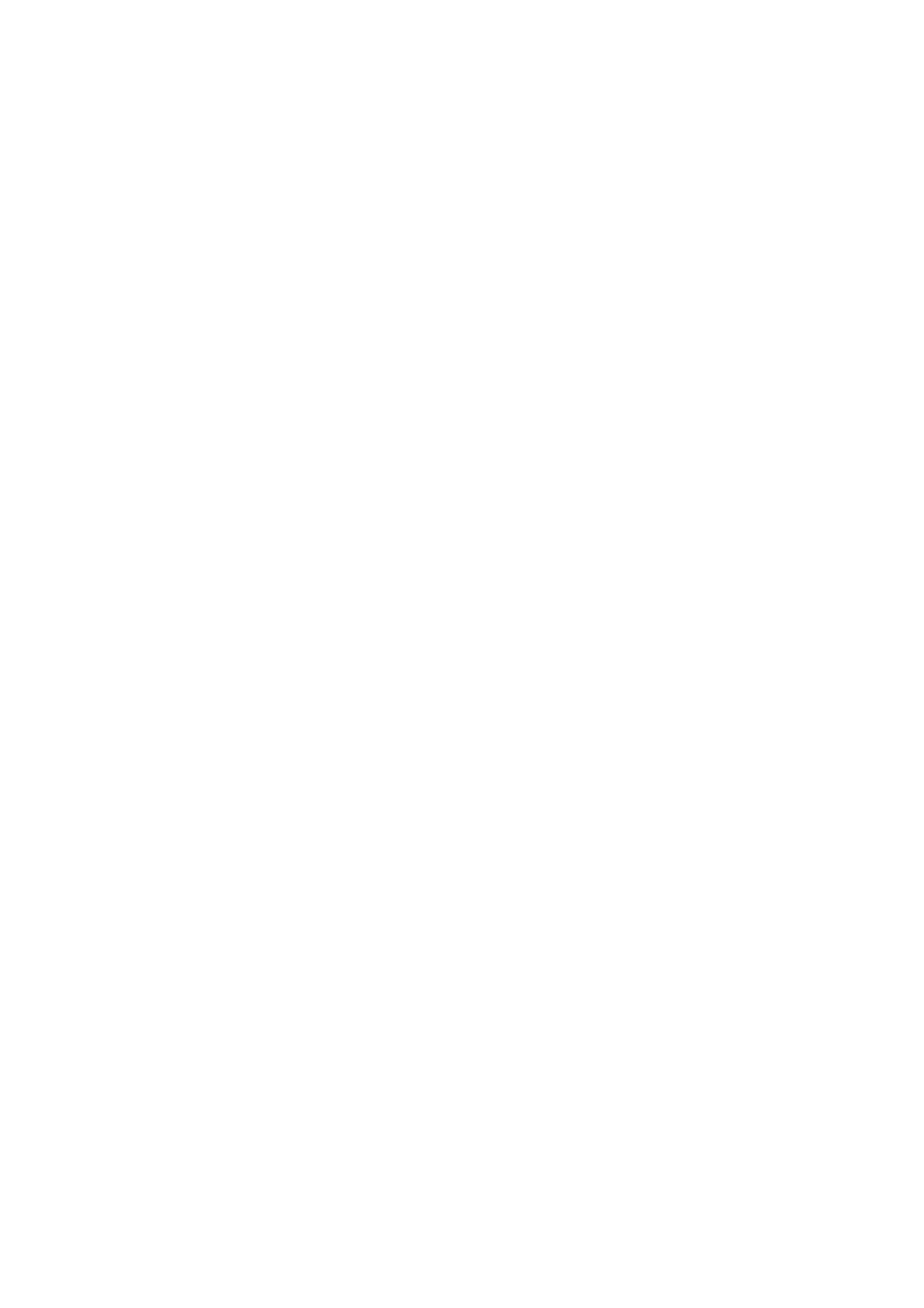# ACCEPTANCE AND TRANSFER FORM

|                           | <b>Number of AFFCO Shares held:</b><br>(as at 30 July 2010) |
|---------------------------|-------------------------------------------------------------|
| <b>CSN/Holder Number:</b> | <b>Total consideration:</b><br>(at \$0.37 per AFFCO Share)  |

#### IMPORTANT

This form, and the accompanying Offer Document, are important documents and require your immediate attention. Please read them carefully.

#### WHAT IS THIS FORM FOR?

This form is to be used to accept the offer dated 6 August 2010 ("Offer") by Talley's Group Limited ("Talley's") to acquire all of the fully paid ordinary shares in AFFCO Holdings Limited ("AFFCO") that Talley's does not already own.

If you wish to accept the Offer, please complete and return this form in accordance with the instructions on this form. If you do not wish to accept the Offer you do not need to take any action.

### TERMS OF ACCEPTANCE AND POWER OF ATTORNEY

By signing this form, you:

- accept the Offer for the aggregate number of AFFCO Shares set out above under the heading "Number of AFFCO Shares held" ("AFFCO Shares"), subject to the terms and conditions of the Offer, and transfer title to your AFFCO Shares to Talley's. You authorise Talley's to use your CSN/Holder Number to effect that transfer;
- without limitation to any other matter set out in the Offer Document, you undertake, represent and warrant to Talley's on the basis set out in paragraphs 3.6 and 3.7 of the Offer Document;
- confirm to Talley's that this form has been duly and validly completed and signed; and
- as from the date of beneficial ownership to your AFFCO Shares passing to Talley's in accordance with the terms of the Offer, authorise and appoint Talley's (with power of substitution by Talley's in favour of such person(s) as Talley's may appoint to act on its behalf) as your attorney and agent to act for you and do all matters of any kind or nature whatsoever in respect of or pertaining to your AFFCO Shares and all rights and benefits attaching to them as Talley's may think proper and expedient and which you could lawfully do or cause to be done if personally acting as a legal or beneficial owner of the applicable AFFCO Shares.

Talley's agrees to take your AFFCO Shares subject to the terms and conditions of the Offer.

# SIGN HERE TO ACCEPT THE OFFER FOR AN INDIVIDUAL / JOINT SHAREHOLDERS / HOLDER OF POWER OF ATTORNEY FOR A COMPANY Your signature(s) / signature(s) of your attorney(s):  $\vert$  Signed on your behalf by: Director/Authorised Signatory(ies) Dated and signed on the \_\_\_\_\_\_\_\_\_\_\_\_\_\_\_\_\_\_\_\_\_\_\_\_\_\_\_\_\_\_\_\_\_\_\_\_\_\_\_\_\_ day of \_\_\_\_\_\_\_\_\_\_\_\_\_\_\_\_\_\_\_\_\_\_\_\_\_\_\_\_\_\_\_\_\_\_\_ 2010 Daytime contact phone number

#### METHOD OF PAYMENT

Payment will be made by either electronic transfer directly into your New Zealand bank account, or by cheque. Please select a Method of Payment by ticking the appropriate box below. All payments will be made in New Zealand dollars.

#### Method of Payment (please tick one): CHEQUE ELECTRONIC TRANSFER

If you do not select a Method of Payment, or the details that you provide are not sufficient to effect an electronic transfer into a New Zealand bank account, you will be paid by cheque.

If you select electronic transfer as your Method of Payment, please complete the Electronic Transfer Details overleaf.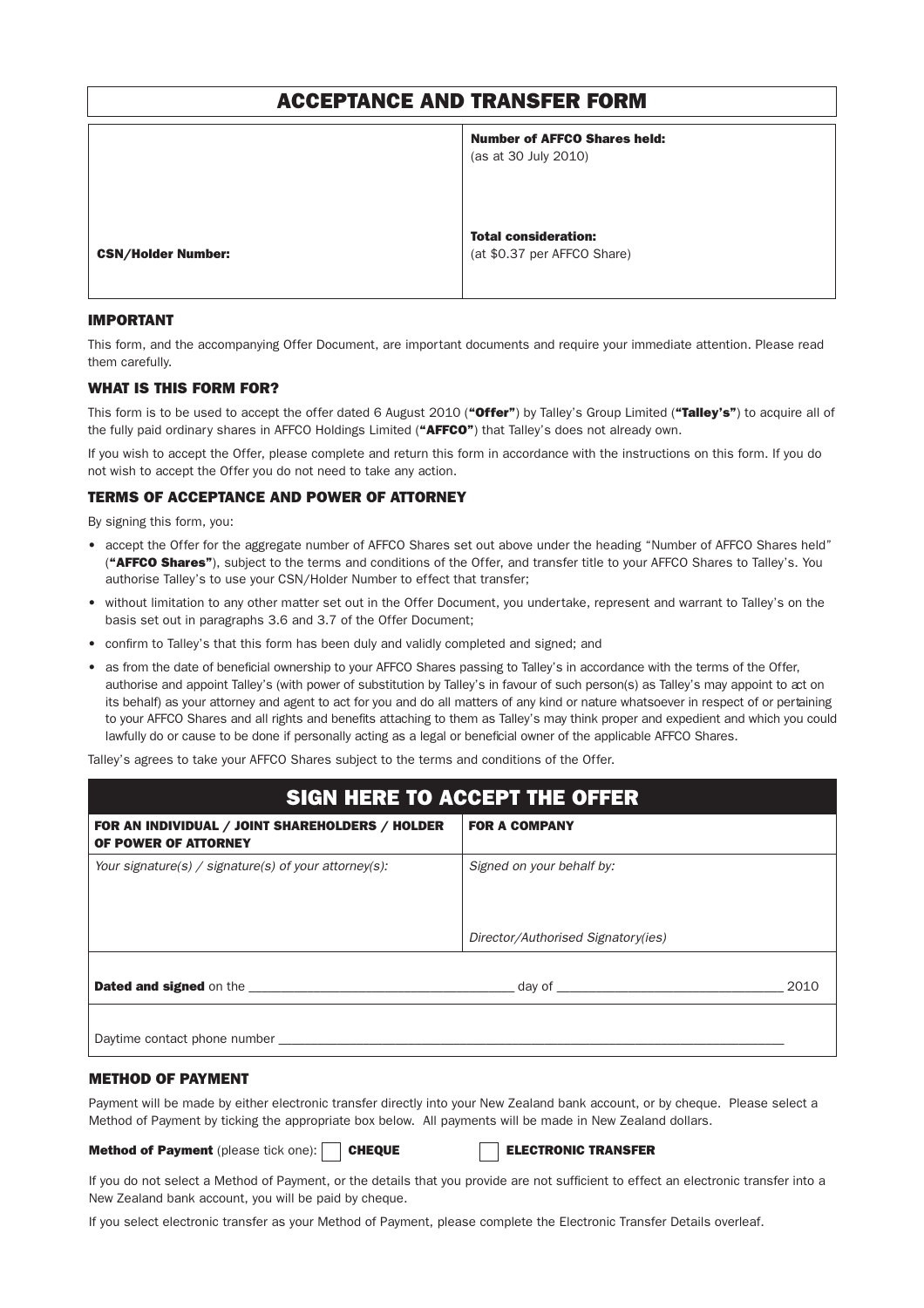#### Electronic Transfer Details:

| <b>Account Name:</b> |                          |                          |               |
|----------------------|--------------------------|--------------------------|---------------|
|                      | Bank / Branch            | <b>Account Number</b>    | <b>Suffix</b> |
| Account Number:      | $\overline{\phantom{0}}$ | $\overline{\phantom{0}}$ |               |
| Bank Name:           |                          |                          |               |
| Branch & Address:    |                          |                          |               |

### CERTIFICATE OF NON-REVOCATION OF POWER OF ATTORNEY

If this form is signed under a power of attorney by one or more individuals, the attorney(s) signing must sign the certificate of non-revocation of power of attorney set out below. If the attorney is a body corporate, it must sign and attach a certificate of nonrevocation of power of attorney in the form set out in the Property Law Act 2007.

| ι,                           |                                                                                     | οf |                                                     |                                                                               |
|------------------------------|-------------------------------------------------------------------------------------|----|-----------------------------------------------------|-------------------------------------------------------------------------------|
|                              | (Full name of attorney)                                                             |    | (Place and country of residence, and occupation)    |                                                                               |
| certify:                     |                                                                                     |    |                                                     |                                                                               |
| 1. That by deed<br>dated the | day<br>0f                                                                           |    | of<br>$\cdot$                                       |                                                                               |
|                              | appointed me his/her/its attorney.                                                  |    | (Place and country of<br>residence, and occupation) | (Place and country of<br>residence of person for whom<br>attorney is signing) |
|                              | 2. That I have not received any notice of any event revoking the power of attorney. |    |                                                     |                                                                               |
| Signed at                    |                                                                                     |    | this<br>day of                                      | 2010                                                                          |
|                              |                                                                                     |    | (Signature of attorney)                             |                                                                               |

#### NOTES AND INSTRUCTIONS FOR COMPLETION

- 1. TO ACCEPT THE OFFER: Individuals and attorneys should sign and date this form where marked. Companies must sign in accordance with the Companies Act 1993 and their constitution (if any).
- 2. METHOD OF PAYMENT: You should select a Method of Payment. If you do not, or if you do not provide sufficient details to enable an electronic transfer to you into a New Zealand bank account, you will be paid by cheque. Neither Talley's nor Computershare Investor Services Limited have any responsibility to verify any such details.
- 3. JOINT HOLDERS: If the AFFCO Shares are registered in the names of joint holders (including where there are multiple trustees of a trust), all holders must sign this form.
- 4. POWER OF ATTORNEY: If the form is signed under a power of attorney, the relevant power of attorney must be submitted with this form for noting and return. The certificate of non-revocation of power of attorney printed on this page must be completed, unless the attorney is a body corporate, in which case the attorney must sign and attach a certificate of non-revocation of power of attorney in the form set out in the Property Law Act 2007.
- 5. ON COMPLETION: Place the signed form in the enclosed reply-paid envelope and post or deliver it to Talley's at the address below, as soon as possible, but in any event so as to be received not later than the Closing Date for the Offer.

#### Talley's Group Limited

C/- Computershare Investor Services Limited Level 2, 159 Hurstmere Road, Takapuna North Shore City 0622 New Zealand

#### Talley's Group Limited

C/- Computershare Investor Services Limited Private Bag 92119 Auckland 1142 New Zealand

 You can also fax this form to Talley's (c/- Computershare Investor Services Limited) on (09) 488 8787. If you do that, the original form should also be delivered or posted to the above address (although failure to do that will not invalidate your acceptance). Please mark the original form clearly "FAXED".

- 7. PREVIOUS SALE: If you have sold all of your AFFCO Shares, please immediately pass this form together with the Offer Document to the purchaser of your AFFCO Shares or the broker through whom the sale was made. If you have sold part of your shareholding, record that fact on this form by amending the number of AFFCO Shares noted as being held by you.
- 8. **INTERPRETATION:** A reference to "you" is a reference to the registered shareholder(s) printed at the head of this form and, accordingly, references to you in the singular shall include the plural. Capitalised terms used but not defined in this form have the meanings given to them in the Offer Document.

## IF YOU ARE IN DOUBT FOR THE PROCEDURE FOR ACCEPTANCES, PLEASE CALL COMPUTERSHARE INVESTOR SERVICES LIMITED ON (09) 488 8777.